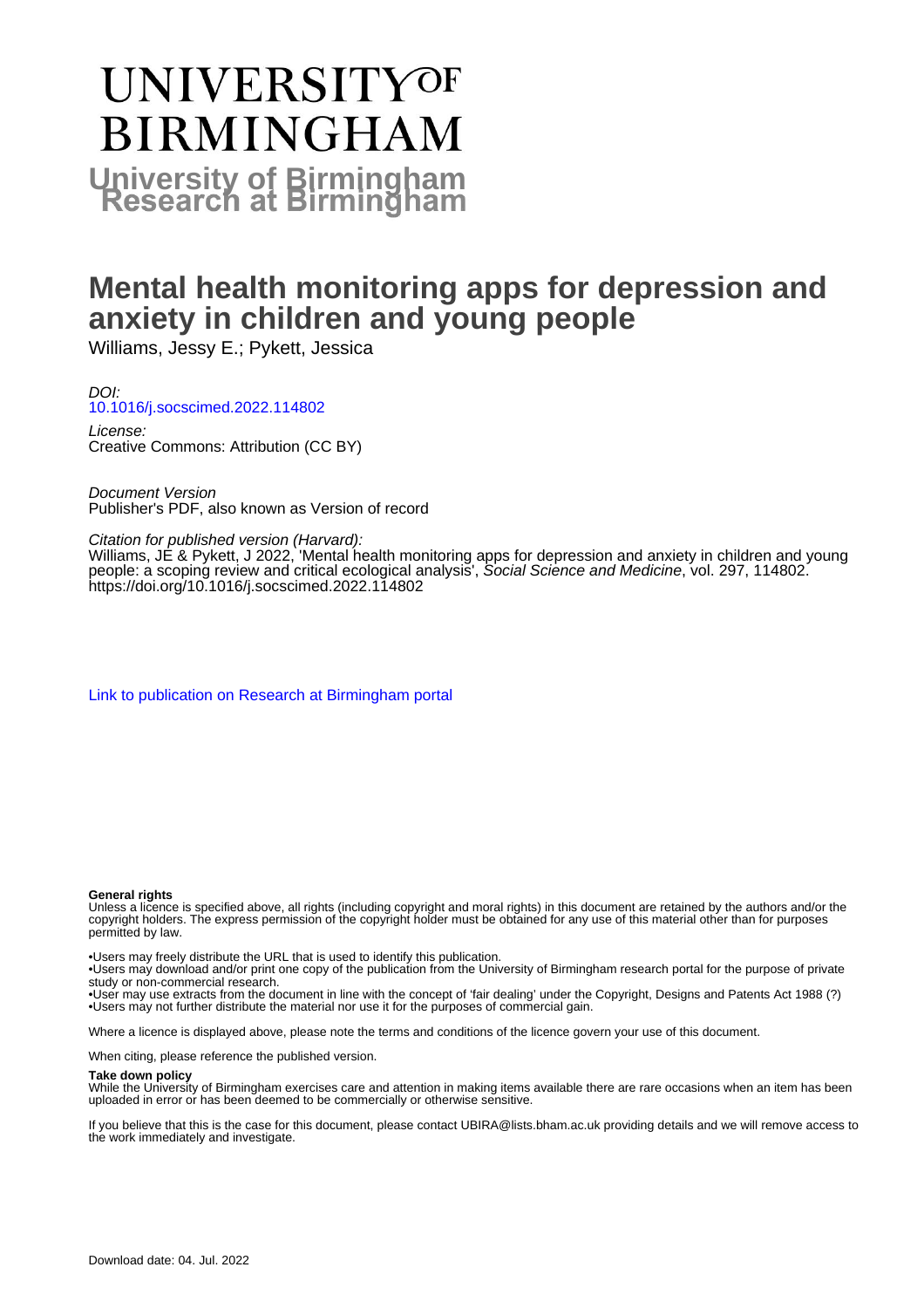

Contents lists available at [ScienceDirect](www.sciencedirect.com/science/journal/02779536)

## Social Science & Medicine



journal homepage: [www.elsevier.com/locate/socscimed](https://www.elsevier.com/locate/socscimed)

# Mental health monitoring apps for depression and anxiety in children and young people: A scoping review and critical ecological analysis



## Jessy E. Williams \* , Jessica Pykett

*School of Geography, Earth and Environmental Sciences, University of Birmingham, Edgbaston, Birmingham, B15 2TT, UK* 

#### ARTICLE INFO

#### ABSTRACT

*Keywords:*  Adolescent mental health Mobile apps mHealth Emotional governance Self-monitoring Digital ecologies Bioethics Posthumanism

There is considerable concern about increasing rates of anxiety and depression among children and young people (CYP). Mental health technologies, such as smartphone applications, are proposed as a potential solution. However, the effectiveness of mental health mobile applications for managing, moderating and treating anxiety and depression in CYP is uncertain. The purpose of this scoping review is to outline the extent of the clinical evidence base of mental health apps with monitoring functions for depression and anxiety in CYP, to categorise the range of monitoring features, to understand their various purposes, and to analyse these 'technical mechanisms' in apps from the perspective of *critical ecological analysis*. It provides a novel conceptual framework for researching how CYP may use and critically engage with mental health apps. We searched Ovid MEDLINE, PsycINFO, and Scopus databases, and 39 studies met the inclusion criteria. The analysis focuses attention on the ecological (mental, social and environmental) dimensions of life, health and emotional experience and the purposes of mental health monitoring apps. We evaluate the way that technical *mechanisms*, such as metrics are used in apps, examine their effects on *responsibility* for managing and treating distress and consider the *rationalities* that guide their development. The paper concludes that examination of the bioethics and neuroethics of these technologies is necessary and urgent. This requires paying closer attention to the social practices of technology-enabled self-monitoring, and the ways in which these frame mental health as a form of individualised emotional regulation.

#### **1. Introduction**

There is a high prevalence of mental health disorders among children, adolescents, and young people (CYP). Data suggests that globally, up to 20 percent of adolescents experience mental disorders ([United](#page-15-0)  [Nations Children](#page-15-0)'s Fund, 2019). The [World Health Organization \(WHO\)](#page-15-0)  [\(2020\)](#page-15-0) report that 'half of all mental health conditions start by 14 years of age but most cases are undetected and untreated'. In the United Kingdom (UK), for instance, The Children's Society states that, '75% of young people who are experiencing mental health problems aren't receiving treatment' [\(Gee, 2018](#page-14-0)). Digital health interventions (DHIs), such as mental health mobile phone applications have become increasingly prevalent, presented as a way to make up for this shortfall in service provision [\(Grist et al., 2019](#page-14-0)). High rates of mental distress among CYP, lack of treatment availability, and moves towards delivering some mental health care digitally form the background to a 'triple global public mental health challenge' presented by the Coronavirus Disease 2019 pandemic (COVID-19) ([Campion et al., 2020,](#page-13-0) p.657).

Some argue that mental health services and therapies should therefore be rapidly digitalised ([Torous et al., 2020b](#page-15-0), p.1). However, the effectiveness of digital mental health technologies in assessing, managing, and attempting to treat mental health issues is not certain, especially in relation to children and young people. Although COVID-19 has accelerated the implementation of digital mental health services in the UK and elsewhere, these have not been sufficiently evaluated ([The Lancet](#page-15-0)  [Psychiatry, 2021\)](#page-15-0).

The objectives of this paper are: (1) to review the extent of research on mental health monitoring apps, (2) to identify the various 'purposes' of monitoring functions and their 'technical mechanisms', (3) to outline the clinical evidence base (efficacy) of mood and anxiety monitoring apps in managing and treating symptoms of anxiety and depression in CYP, and (4) to provide future direction for the field of mental health app development in 'real-world' contexts. The paper extends the analytic framework of 'digital ecologies of youth mental health' ([Fullagar](#page-14-0)  [et al., 2017b](#page-14-0). p.1) to investigate how the functions of monitoring and data capture produce novel forms of ethical responsibility in relation to

\* Corresponding author. *E-mail addresses:* [JXS270@student.bham.ac.uk](mailto:JXS270@student.bham.ac.uk) (J.E. Williams), [J.Pykett@bham.ac.uk](mailto:J.Pykett@bham.ac.uk) (J. Pykett).

<https://doi.org/10.1016/j.socscimed.2022.114802>

Available online 12 February 2022 Received 7 May 2021; Received in revised form 7 January 2022; Accepted 7 February 2022

0277-9536/© 2022 The Authors. Published by Elsevier Ltd. This is an open access article under the CC BY license [\(http://creativecommons.org/licenses/by/4.0/\)](http://creativecommons.org/licenses/by/4.0/).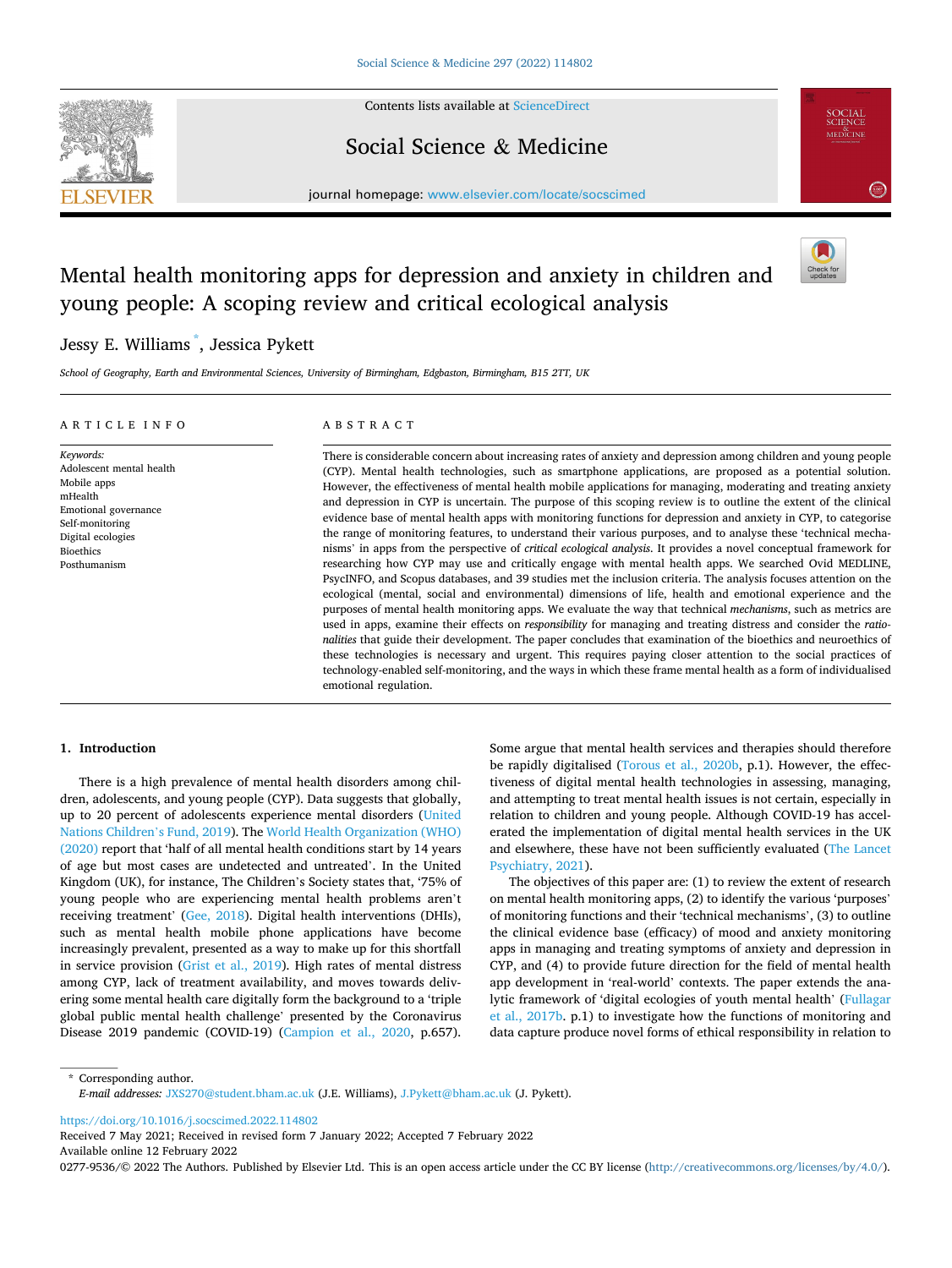mental health. We unpack varying assumptions related to what the purpose of monitoring is, what methodologies should be used to assess them, and whether it is therapeutic. Our primary interest is to shed light on the range, types and functions of mental health monitoring apps, describe the current evidence base on their efficacy, and to provide a conceptual framework for understanding how CYP use such apps in particular social environments – the focus of a follow-on study. We define mental health monitoring apps as a broader social phenomenon implicated in the production of posthuman forms of subjectivity, instead of merely as a tool for the treatment of anxiety, depression and mental health. We argue for the importance of exploring how distress is shaped and mediated by technologies, for this is integral to understanding the consequences of the turn towards digitalised mental healthcare.

Rather than pursuing a clinical definition of mental health, anxiety and depression, we respond to calls to 'attend to mental distress and psychopathology as phenomena that bring the neurological, psychological, psychopharmacological, and sociological together' [\(Callard and](#page-13-0)  [Fitzgerald, 2015](#page-13-0), p.6). We advance this interdisciplinary perspective in two key respects. Firstly, we combine recent developments in critical social sciences of health that utilise *new materialist* and *posthumanist*  frameworks [\(Andrews, 2019;](#page-13-0) [Fullagar et al., 2017a](#page-14-0), [2017b;](#page-14-0) [Lupton,](#page-14-0)  [2018,](#page-14-0) [2020](#page-14-0)) with a novel application of philosophical approaches to ecology [\(Guattari, 2000;](#page-14-0) [Citton, 2017\)](#page-13-0). By drawing insights from these fields together, we focus on the sociotechnical and affective relations between user and app and elaborate the wider socio-political and economic context shaping design, promotion and use of these technologies. Secondly we investigate the value of reframing mental health in terms of 'modes of existence' ([Andrews, 2019](#page-13-0)) which require more than technological interventions. These two perspectives generate a set of ethical considerations about the growing enthusiasm for and adoption of mental health monitoring apps to inform their use and application in community settings. The next section charts this enthusiasm by providing a background to the field of research on mental health apps and digital health interventions for CYP in relation to anxiety and depression.

#### **2. Background**

#### *2.1. Depression and anxiety*

Depression and anxiety are considered as 'common mental disorders' that are denoted as such because of their high prevalence among the general population [\(WHO, 2017](#page-15-0)). In relation to CYP, depression is one of the main causes of disability and illness among adolescents [\(WHO,](#page-15-0)  [2020\)](#page-15-0). The [Mental Health Foundation \(2018a\)](#page-14-0) define depression as, 'a common mental disorder that causes people to experience low mood, loss of interest or pleasure, feelings of guilt or low self-worth, disturbed sleep or appetite, low energy and poor concentration'. Anxiety is defined as 'a feeling of unease, worry or fear which, when persistent and impact on daily life may be a sign of an anxiety disorder' ([Mental Health](#page-14-0)  [Foundation, 2018b](#page-14-0)). There are various conditions (for example, Major Depressive Disorder) and degrees (mild, moderate, and severe) of anxiety and depression. Anxiety and depression often present comorbidly and there are debates as to whether they are distinct disorders or if they operate on a form of continuum, where depression is at one pole and anxiety at the other ([Brady and Kendall, 1992](#page-13-0)). One basic way of differentiating anxiety from depression is that for anxiety the 'predominant emotion is fear, whereas in depression it is sadness' ([Brady and](#page-13-0)  [Kendall, 1992,](#page-13-0) p.244).

#### *2.2. Digital health interventions and mental health apps*

Digital health interventions (DHIs) and mental health mobile applications (apps) have emerged over the last few decades as potential preventative and therapeutic tools to be used in mental healthcare ([Hollis et al., 2017](#page-14-0)). There are numerous types of digital and electronic healthcare, for example, 'e-mental health', commonly refers to digital

technologies that provide interventions via web-based platforms, tablets or smartphones and computers ([Grist et al., 2019](#page-14-0)). Mobile mental health interventions can be based around various functions (e.g. SMS), but downloadable smartphone apps are currently the most common form ([Grist et al., 2017](#page-14-0)). Due to the high rates of smartphone ownership, usage, and assumptions that CYP have a prescient grasp of smartphones and tablets, apps are viewed as a ubiquitous and powerful platform to distribute mental health interventions to CYP [\(Grist et al., 2017](#page-14-0)). Smartphone apps are demarcated from other mobile mental health tools such as telepsychiatry, in that, responsibility mainly lies with the patient to engage with the app, whereas telepsychiatry requires the clinician to learn and introduce new skills and practices of care ([Pickersgill, 2019a](#page-14-0)).

Mood monitoring involves tracking symptoms, feelings and behaviours, and is a key part of cognitive-behavioural therapy (CBT) [\(Mat](#page-14-0)[thews and Doherty, 2011](#page-14-0)). Self-monitoring of mood has been seen to have beneficial therapeutic outcomes, as the information can be used to recognise triggers, build coping strategies, notice changes in treatment and help clients understand their behaviour better (ibid.). In a more critical vein, CBT has been considered as a 'manualized therapy' which has become the dominant treatment for a range of mental health difficulties in the UK, for example, owing to its cost-effectiveness [\(Pick](#page-14-0)[ersgill, 2019b,](#page-14-0) p.635). Whilst some mental health apps deliver CBT content and monitoring functions, there is variability in the way that apps are designed. For example, monitoring features are also distributed through remote sensing functions (both active and passive) to track a range of physical and mental phenomena, such as, sleep patterns, exercise and mood activity [\(Hollis et al., 2017\)](#page-14-0). Owing to the expansion of the monitoring and tracking features of apps, [Hollis et al. \(2017](#page-14-0), p.475) argue that the boundary between monitoring and interventions in DHIs will become 'increasingly blurred'. The actual purpose of monitoring, if it enhances treatment, or if it is therapeutic in its own right are thus pertinent questions in relation to its use in mental health apps for CYP.

There are now over 10,000 mental health apps commercially available ([Torous et al., 2019](#page-15-0), p.97). Whilst the number continues to increase, there are disparities in terms of the screening and testing of apps. Apps developed by clinical researchers undergo more scrutiny in terms of safety and to test efficacy, than private sector developers, a 'commercialization gap' exists [\(Martinez-Martin and Kreitmair, 2018](#page-14-0), p.3). Research is not keeping pace with the vast array of apps currently available and the rapid advancements in the technologies that these apps utilise, as such, the efficacy, safety and 'real-world' effectiveness of mental health apps is not clear-cut ([Grist et al., 2017](#page-14-0); [Torous et al.,](#page-15-0)  [2020a\)](#page-15-0). Moreover, questions have been raised about whether children, adolescents, young people and adults actually want to engage with mental health apps and DHIs as a form of prevention and treatment of mental health issues ([Hollis et al., 2017\)](#page-14-0). Previous studies with young people suggest many reasons for why CYP may be reticent to use apps for mental health, these include: security, privacy, stigma, and lack of human contact ([Kenny et al., 2016](#page-14-0)).

#### *2.3. Efficacy of mental health apps*

Meta-analyses of randomised controlled trials (RCTs) of smartphone interventions for depression in adults demonstrated a 'moderate positive effect on depressive symptoms' [\(Firth et al., 2017b](#page-14-0), p.296). For smartphone interventions for anxiety in adults, [Firth et al. \(2017a,](#page-14-0) p.18) found that they decreased symptoms of anxiety more than control conditions. However, there has been issues with high attrition rates in RCTs [\(Torous](#page-15-0)  [et al., 2020a](#page-15-0)), leading some reviewers to argue for enabling in-app mood monitoring features to improve longer term use. [Grist et al. \(2017\)](#page-14-0) found that few mental health apps have been designed specifically for CYP and found insufficient evidence for their effective use with children and young people in any setting, such as, 'real-world' scenarios of implementation.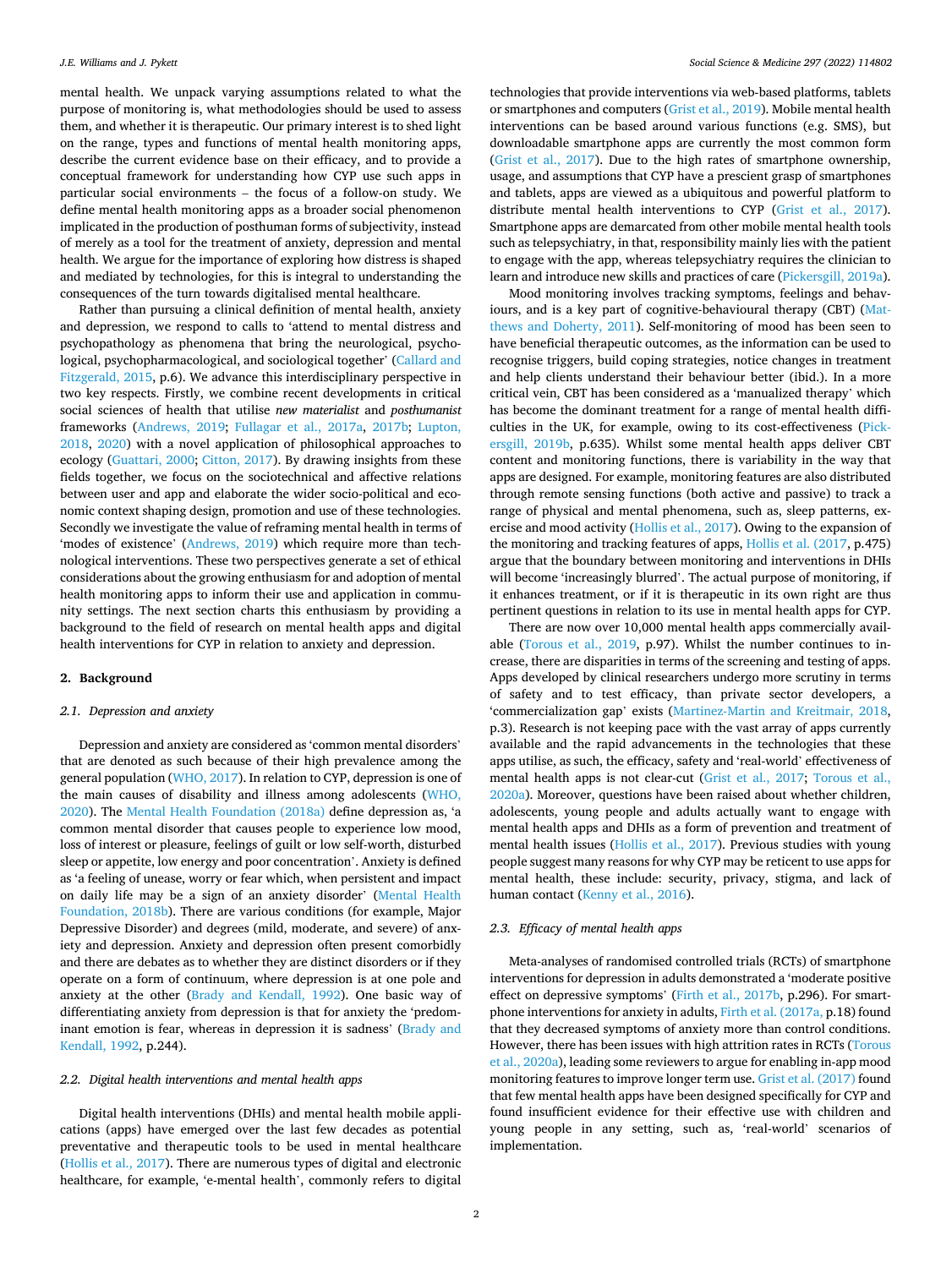#### <span id="page-3-0"></span>*2.4. Synopsis of reviews*

Monitoring features have been identified as a core component of mental health apps. Nine out of 17 studies in a review by [Seko et al.](#page-14-0)  [\(2014\)](#page-14-0) used apps or SMS in a self-monitoring capacity, while 10 out of 15 mobile mental health apps for CYP included in a review by [Grist et al.](#page-14-0)  [\(2017\)](#page-14-0) had a self-monitoring element. Reviews have found that self-monitoring is considered as a therapeutic intervention in its own right as it reduces psychological distress, encourages treatment adherence and improves self-efficacy ([Seko et al., 2014\)](#page-14-0). [Punukollu and](#page-14-0)  [Marques \(2019, p.164\)](#page-14-0) suggest that: 'The very act of engaging with MH monitoring may be beneficial for CYP'. Some contrasting conclusions have been drawn, [Hollis et al. \(2017\)](#page-14-0) contend that mood monitoring is not therapeutic on its own but could still improve personalisation of technologies and encourage adherence to treatments. Smartphone apps are particularly suited to gather Ecological Momentary Assessment (EMA) data, which considers 'individuals' current experiences, behaviors, and moods as they occur in real time and in their natural environment' ([Burke et al., 2017](#page-13-0), n.p.). Reviews have assessed digital (wearable and mobile) tools that 'are able to capture the dynamic nature of depressive symptoms and disorders in children and adolescents' as well as potentially predict depressive states but have concluded that the effectiveness of such technologies for this purpose cannot yet be stated ([Sequeira et al., 2020,](#page-15-0) p.321).

#### **3. Study design and method**

The scoping review method was adopted to map the broad area of mood and anxiety monitoring mental health app research, the concepts that ground it, and present the extent of the varying types of emerging



**Fig. 1.** PRISMA diagram.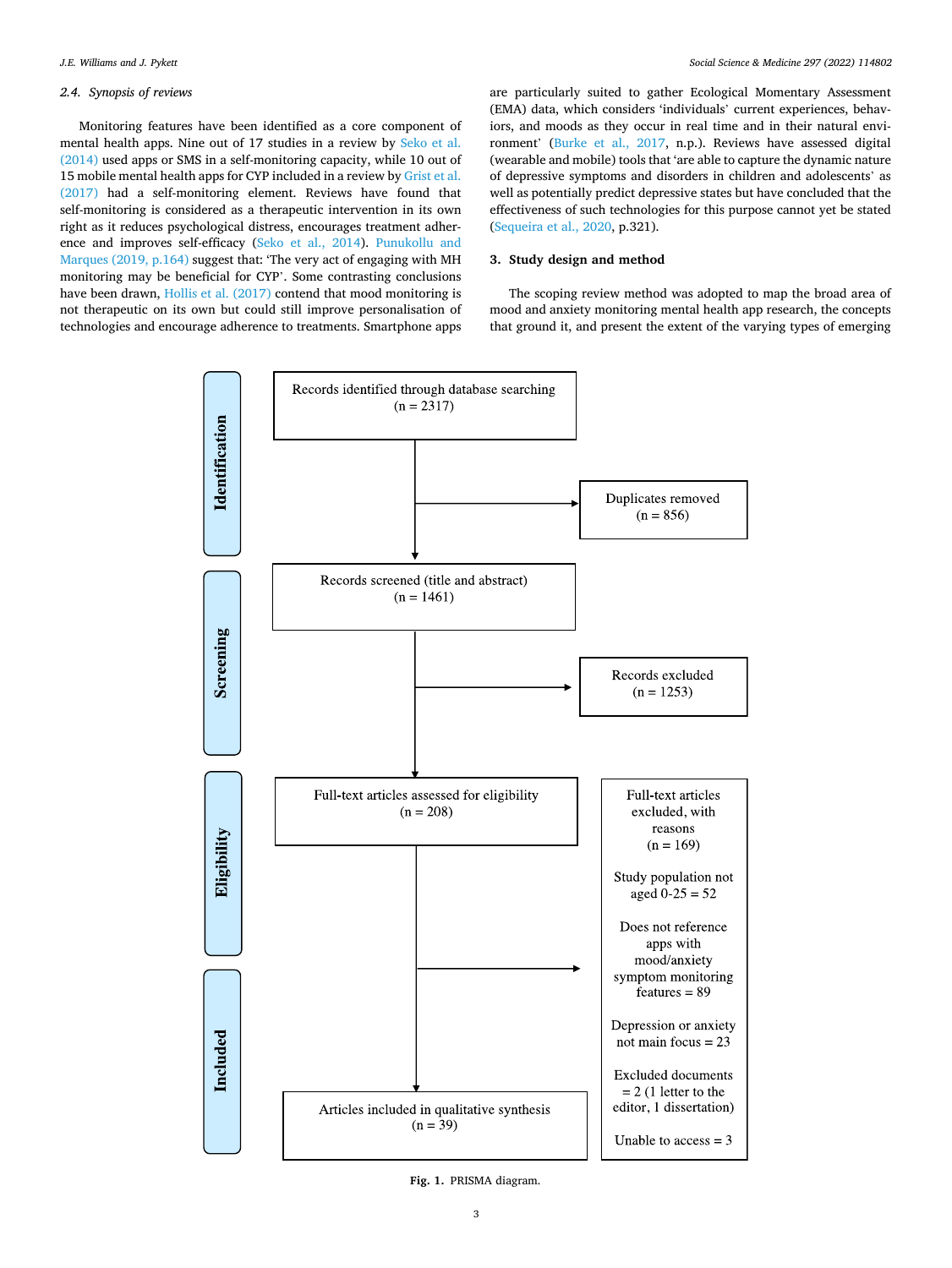evidence available ([Arksey and O](#page-13-0)'Malley, 2005; [Peterson et al., 2017](#page-14-0)). We use a hermeneutic approach to analysis, which has the goal of producing novel interpretations and advancing theoretical development with reference to a wider contextualising literature [\(Greenhalgh et al.,](#page-14-0)  [2018,](#page-14-0) p.3). We developed and applied a 'critical ecological analysis' (see section 3.4) to the results.

#### *3.1. Identifying relevant studies: search strategy*

In order to gain a comprehensive understanding of the research field, a systematic search strategy was developed. Three search concepts were explored: depression and anxiety, mobile mental health apps, and children and young people (see supplementary materials for Scopus search string). Medical Subject Headings (MeSH) terms were also used for the search concepts on PsycINFO and Ovid MEDLINE databases. The first author carried out an electronic search on the June 28, 2020 on three databases: PsycINFO, MEDLINE and Scopus, searches within title, abstract and keywords were performed. The searches conducted on the three databases produced 2317 results, after duplicates were removed, 1461 sources remained for screening [\(Fig. 1](#page-3-0).).

#### *3.2. Study selection: inclusion and exclusion criteria*

Articles were eligible for full-text review if: (i) the primary focus was on depression and/or anxiety; (ii) the study involved smartphone applications with a mood or anxiety monitoring feature; (iii) the population of interest was children or young people (aged 0–25), or the mean age of participants was *<*25 years of age. Articles were excluded if the following were met: (i) if depression and/or anxiety were not the main focus; (ii) if the study only involves SMS/MMS mood and/or anxiety monitoring/tracking (not via smartphone app), or web-based interventions that do not involve a smartphone app; (iii) if the participants or the population of interest to the study was not children or young people. All methodology types were included (conceptual pieces, quantitative, qualitative, mixed methods, reviews and conference papers).

As it was difficult to fully establish from the abstract whether the study participants or population of interest was CYP and if apps had mood or anxiety symptom monitoring features, 208 articles were included for full-text review. After the literature was screened for eligibility and the inclusion and exclusion criteria were applied, 39 articles remained for inclusion in the review ([Fig. 1.](#page-3-0)).

#### *3.3. Charting the data*

The first stage of charting the data ([Arksey and O](#page-13-0)'Malley, 2005), involved reading each source and highlighting key passages in relation to the research objectives. The original texts were returned to repeatedly and the charting document updated as necessary [\(Levac et al., 2010](#page-14-0)). Studies have been categorised into types based on methodology. For results of the effectiveness of monitoring apps, mental health outcome data related to anxiety and depression were extracted from the articles. For the typology, details of apps with mood or anxiety symptom monitoring functions were charted from the studies.

#### *3.4. Critical ecological analysis*

An abductive and hermeneutic approach informed this analysis as we moved iteratively between the data from the studies reviewed and our theoretical framework. This framework draws on new materialist and posthumanist philosophies and furthers the notion of 'digital ecologies of youth mental health' [\(Fullagar et al., 2017b](#page-14-0), p.1) from the social sciences of health literature to advance a *critical ecological analysis*. New materialist and posthumanist philosophies share a concern for decentring the human subject and bringing the non-human into the field of inquiry ([Coole and Frost, 2010](#page-13-0)). [Andrews and Duff \(2019, p.124\)](#page-13-0)  explain a posthumanist approach: 'all things should be understood as products of distributed, expansive processes involving associations and encounters between multiple living/biological and material/technological actors'. In recent years theorists have sought to understand the role of material technologies in shaping consciousness, cognition, intelligence [\(Hayles, 2017\)](#page-14-0), and attention ([Citton, 2017\)](#page-13-0). As such, we analyse the mental health apps reviewed as digital cultural texts and material objects.

Philosophical understandings of ecology in contemporary thought decentre the human and pay attention to the capacities of non-human others, digital and otherwise, with ecology acting as a 'cipher' for a 'new thinking of togetherness' [\(Horl,](#page-14-0) 2017, p.3). A turn to ecology can also be felt across the social and life sciences: there is increasing interest in the interactions of technologies, mental health, the environments which people inhabit, and the relations between these [\(Duff, 2014](#page-13-0); [Brown and Reavey, 2019](#page-13-0); [Pykett et al., 2020](#page-14-0)). The specific approach to ecology that this paper draws on is Félix Guattari's  $(2000)$  theorisation of *ecosophy* as an ethical and political concept. Ecosophy has three interrelated and inseparable domains: 'the three ecological registers (the environment, social relations and human subjectivity)' ([Guattari, 2000](#page-14-0), p.28). The relevance of this to mental health is for an understanding of individuals, technologies and ecologies of being, as singularities that cannot be made divisible, owing to the relations that exist between them. In order to improve our ways of living and being we need solutions that act across the domains. Through this analytical approach, we conceptualise monitoring apps as digital cultural and material objects that have complex capacities to affect and be affected across ecological registers (mental, social and environmental). Encounters with apps produce relations that increase and decrease the capacity of the individual to act; theorised as the capacity to affect and be affected (Deleuze, [1988\)](#page-13-0). Monitoring apps open up, mediate and close down possible forms of existence ([Brassett, 2019;](#page-13-0) [Lupton, 2020\)](#page-14-0).

Our focus on the relationality of the mental, social and environmental in shaping health has synergies with other approaches in the social sciences. Biopsychosocial perspectives (Borrell-Carrió et al., 2004; [Rose, 2019](#page-14-0)), including research which focusses on social, environmental and economic determinants of health [\(Allen et al., 2014\)](#page-13-0), and approaches which think of health practices as relational, crossing multiple social fields ([Veenstra and Burnett, 2014](#page-15-0), p.194). These perspectives all complicate bounded or measurable ideas of the social in the health sciences. A posthumanist approach to health and recovery is processual, conceptualising both as extended events ([Duff, 2014;](#page-13-0) [Andrews, 2019](#page-13-0)). Health is considered 'not as a physiological or psychological condition, but instead as a mode of existence' continually being made through ecologies, relations and practices [\(Andrews, 2019](#page-13-0), p.1113). These approaches suggest that there would be benefits to expanding the scope of mental health outcome measures on which most mental health monitoring apps are based beyond the individual, and for methodological advancements in evaluating feasibility and usability in their wider socio-spatial contexts.

We therefore develop a critical ecological framework to critically engage with literature on the efficacy of mental health monitoring apps and problematise the idea of apps as discrete 'tools'. We extend [Fullagar](#page-14-0)  et al.'[s \(2017b, p.1\)](#page-14-0) consideration of mental health apps as part of 'digital ecologies of youth mental health' by questioning the separation of the human (app user) and technological objects (monitoring apps) by which they are proposed to achieve good mental health. After this section we present a typology that identifies different types of monitoring apps, their purposes and 'technical mechanisms'. In our discussion, we draw on this to speculate on how the metrics of the apps produce particular types of subjectivities, understandings about anxiety and depression, and responsibilities. Then, we discuss the rationalities that may shape the development of mental health monitoring apps for CYP.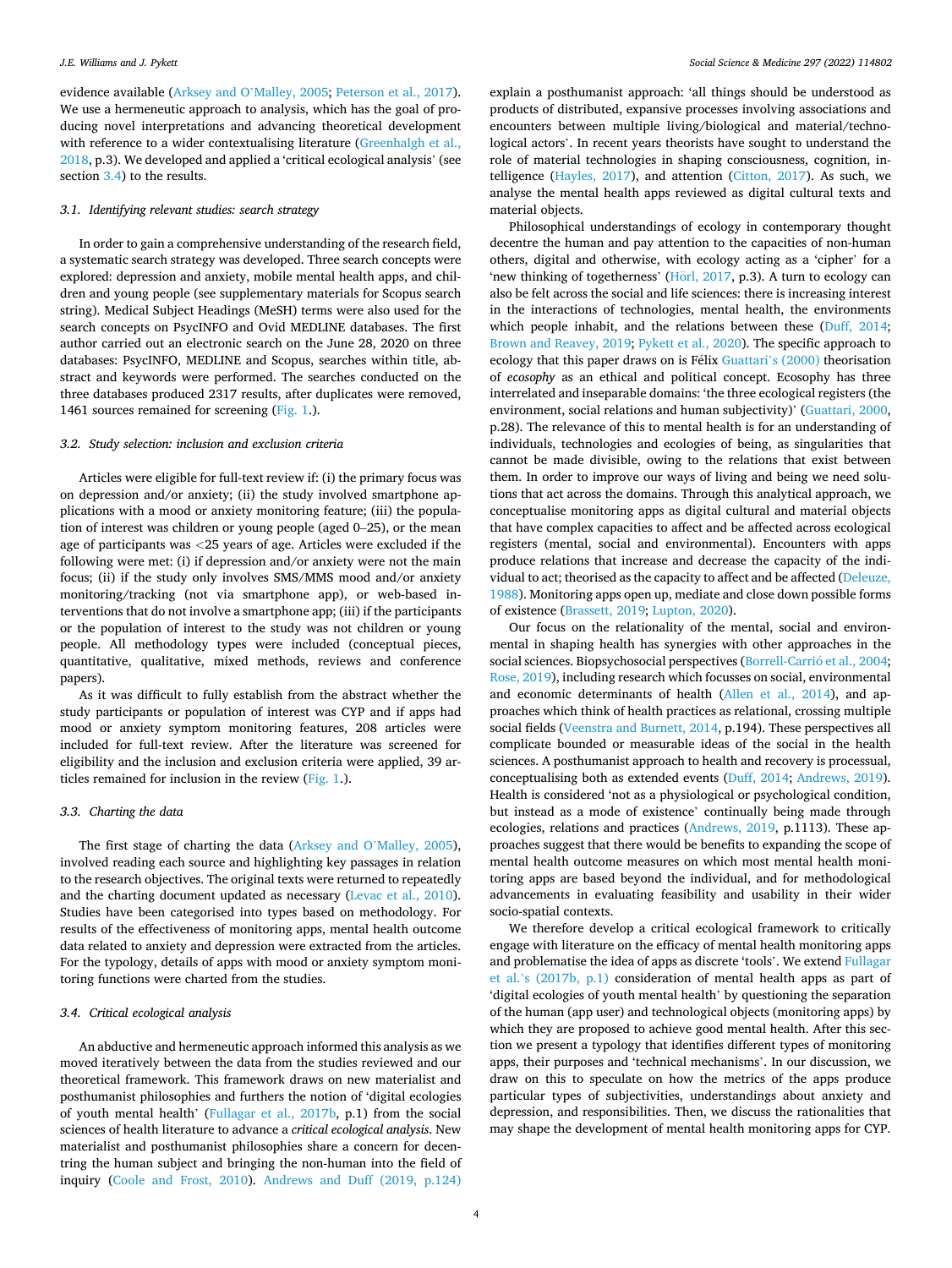#### *3.5. Limitations*

As this review only searched three databases, it is possible that some research has been missed. The search was limited to English language research, this circumscribes understandings of the global extent of the research in this field. Moreover, the articles reviewed in this study are generally based within a Western and scientific model of mental health, there are of course many other ontologies and epistemologies of mental health, and these need to be foregrounded in future research.

#### **4. Results**

#### *4.1. Extent of the research*

30 of the 39 studies have been published from 2017 onwards, signifying a substantial increase in research activity within this field. Within the acknowledged language limitation of the search strategy, over 80 per cent of the articles are published in Europe, North America and Australia, with only four authored by researchers based in Asia [\(Yoo](#page-15-0)  [et al., 2017;](#page-15-0) [Hur et al., 2018; Panatagama et al., 2018](#page-14-0); [Gao et al., 2020](#page-14-0)).

The key characteristics of the studies are summarised in [Table 1](#page-6-0). There are 23 primary studies in total. Nine articles are acceptability, app design and/or usability studies, and a range of methods were used across these studies, such as focus groups, interviews and surveys. Generally, the purpose was to gather perspectives on prototype apps from intended users, clinicians and researchers to inform their design and to explore how monitoring apps may be used in 'real-world' environments. Five studies use methods of ecological momentary assessment (EMA) delivered via smartphone apps. In varying ways, they explore the use of EMA in researching the fluctuation of mood and/or symptoms of anxiety within 'real-world' settings. Six papers constitute feasibility studies with a trial element, whereby participants use a mental health monitoring app for a set period of time, provide feedback and in some cases, complete pre-post mental health measures. Two studies are RCTs, one reports positive outcome data related to depression [\(Hur et al., 2018\)](#page-14-0) and the other reports no significant reduction for measures of anxiety and depression ([Reid et al., 2011\)](#page-14-0). The final primary study is a trial protocol.

There are 16 secondary studies in this review, 11 are review articles, two are conference papers, and two are reports. The remaining secondary study is a discussion paper that develops the 'digital ecologies of youth mental health' [\(Fullagar et al., 2017b](#page-14-0), p.1) framework.

#### *4.2. From efficacy to assemblages of mental health monitoring apps*

In this section we outline the clinical outcomes of mental health monitoring apps for anxiety and depression across the studies. We then turn to a discussion of the trajectory of research into mental health monitoring apps, that is focused on the usability and acceptability of apps rather than proving effectiveness. We use our critical ecological framework to argue that understanding monitoring apps as part of assemblages is necessary in order to advance knowledge on their broader societal implications rather than how effective they are as discrete tools.

Nonetheless, studies on effectiveness are clearly of key importance to clinicians and healthcare providers and are worthy of attention. Similarly to the results of reviews conducted by [Grist et al. \(2017\)](#page-14-0) and [Dubad](#page-13-0)  [et al. \(2018\),](#page-13-0) we identified few studies that researched the effectiveness of mental health monitoring apps. Two RCTs [\(Reid et al., 2011;](#page-14-0) [Hur](#page-14-0)  [et al., 2018\)](#page-14-0) tested the efficacy of a mental health app with a monitoring feature in reducing symptoms of anxiety and/or depression in CYP. [Hur](#page-14-0)  [et al. \(2018\)](#page-14-0) tested the scenario-based CBT mobile app, *Todac Todac* 

with a group of young people diagnosed with Other Specified Depressive Disorder. They argue that the results show that interventions on negative thinking can help in reducing anxiety, and this may concurrently alleviate depressive symptoms. The results of both RCTs highlight how the direct pathways to treating both anxiety and depression using monitoring mental health apps remain somewhat uncharted. [Reid](#page-14-0)  et al.'[s \(2011, p.2\)](#page-14-0) effectiveness trial aimed to determine the mental health benefits of the *mobiletype* app when used in the context of existing care provision in a primary care 'real world' setting. A group of patients (aged 14 to 24) with mild and moderate mental health issues were recruited from general practices [\(Reid et al., 2011\)](#page-14-0). The patients in the intervention group self-monitored via *mobiletype* by recording their mood, stress and daily activities, whereas the control group only recorded daily activities via the app (ibid.). There were no significant effects for depression and anxiety in the intervention group but for the overall sample there was a decrease in depression, anxiety and stress from the pre-test to six weeks post-test (ibid.). However, the intervention group did demonstrate an increase of 'emotional self-awareness' ([Reid](#page-14-0)  [et al., 2011,](#page-14-0) p.10). The self-monitoring capacities afforded by the app were deemed to reduce symptoms of anxiety and depression in young people by making them more aware of emotions and stressors ([Reid](#page-14-0)  [et al., 2011](#page-14-0)). Additionally, the continued contact with general practitioners and the act of participating in the trial is seen as contributing to positive mental health outcomes (ibid.).

The outcome of [Reid et al.](#page-14-0)'s (2011) study points to the need to understand the relations between apps, users, healthcare providers and researchers to understand the effectiveness of apps as mental health interventions. Rather than thinking about mental health monitoring apps as tools, we think about them relationally. One way of thinking about the relations between apps, their capacity to affect, and how they produce affects, is through assemblage thinking. Assemblages are 'a heterogenous collection of components' which come together and fall apart through a composite array of relations between 'various combinations of bodies, expressions, institutions and signs' ([Roy, 2018](#page-14-0), p.207). Assemblages refer to how specific organisms or objects (for example, human or app) can be 'understood in terms of the *intensive environment* in which they emerge' [\(Dewsbury, 2011](#page-13-0), p.148, emphasis in original). Assemblages of humans and health technologies can be analysed using new materialist frameworks. In Lupton'[s \(2018,](#page-14-0) [2020\)](#page-14-0) analyses, apps enchant users owing to 'thing-power' (after [Bennett, 2010](#page-13-0)), affordances are distributed between the app, human user and situated contexts. For [Fullagar et al. \(2017b\)](#page-14-0) pedagogies *urge* young people to perform certain modes of subjectivity. Such analyses complicate understandings of monitoring apps and their affects by forwarding a broader idea of outcomes in specific 'real-world' contexts.

Six reviews report clinical outcomes for anxiety and/or depression ([Seko et al., 2014;](#page-14-0) [Grist et al., 2017](#page-14-0); [Dubad et al., 2018;](#page-13-0) [Garrido et al.,](#page-14-0)  [2019b;](#page-14-0) [Gindidis et al., 2019](#page-14-0); [Punukollu and Marques, 2019](#page-14-0)). Whilst some of the reviews also detail research pertaining to DHIs with mental health outcome data, *mobiletype* is the only mental health app with monitoring features designed for CYP where anxiety and depression outcome data was reported across the reviews. This suggests that ten years after this study was published, it is still the only mental health monitoring app specifically designed for young people, which has undergone a quality assessed RCT. Although there is little evidence in terms of efficacy, six of the papers are feasibility studies, with some acting as preliminary investigations before a RCT is carried out (e.g. [Fuller-Tyszkiewicz et al., 2018](#page-14-0); [Stallard et al., 2018](#page-15-0)). Four of the six feasibility studies report mental health outcome data in relation to anxiety and depression. [Whiteside et al.](#page-15-0)'s (2019) pilot study of *Anxiety*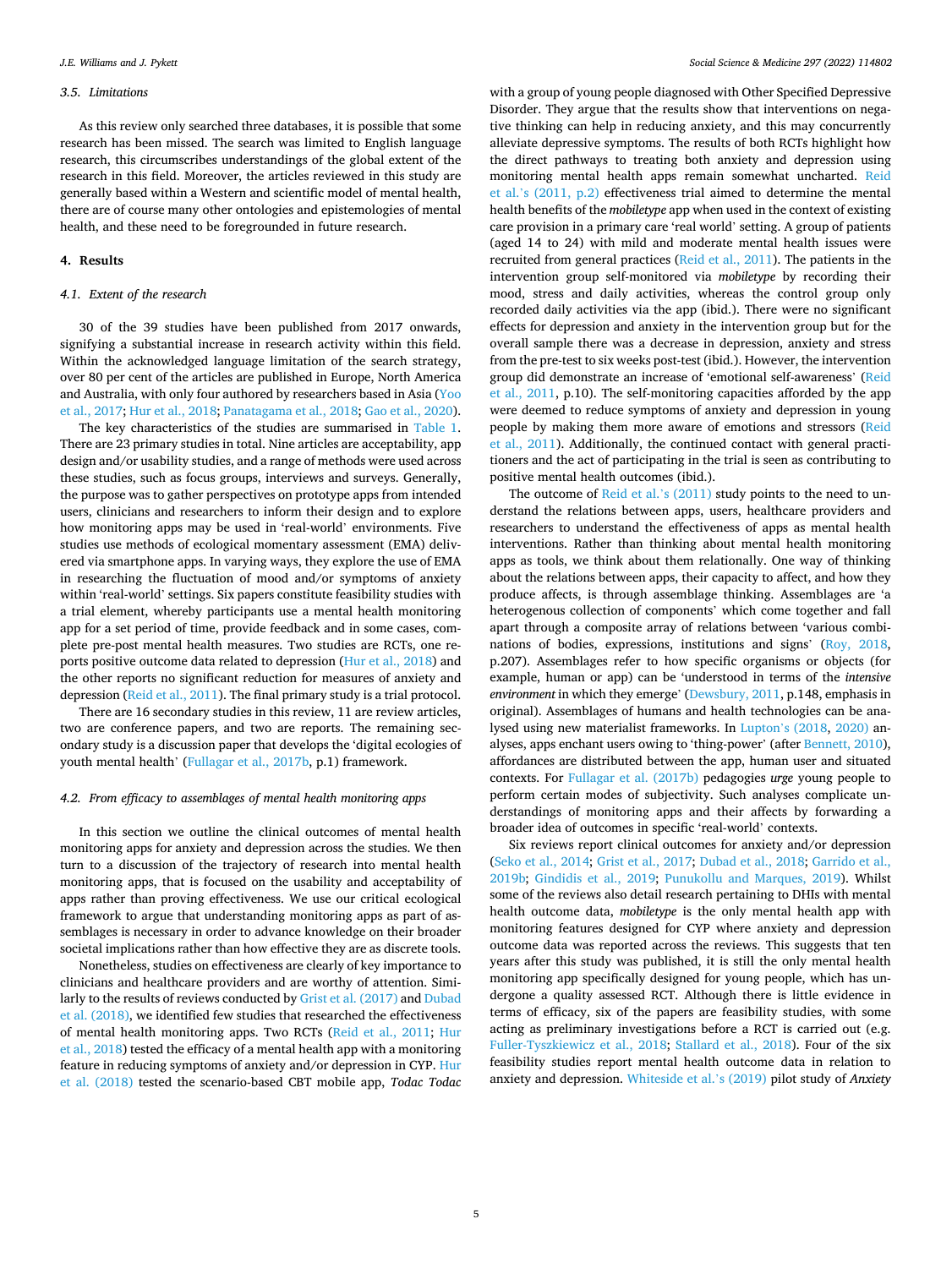#### <span id="page-6-0"></span>**Table 1**

6

Characteristics of studies included in review ( $n = 39$ ).

| Primary research                                                                      |                                                                                                                                                                                                                                                     |                           |                                       |                                                |
|---------------------------------------------------------------------------------------|-----------------------------------------------------------------------------------------------------------------------------------------------------------------------------------------------------------------------------------------------------|---------------------------|---------------------------------------|------------------------------------------------|
| [Reference]<br>Authors (Year)                                                         | Methods and broad aim                                                                                                                                                                                                                               | Population of<br>interest | Monitoring apps<br>cited <sup>a</sup> | Anxiety and<br>depression results <sup>b</sup> |
| Acceptability, app design and usability studies                                       |                                                                                                                                                                                                                                                     |                           |                                       |                                                |
| [1] Davies et al. (2017)                                                              | Evaluation and usability: app analytics, online survey and interviews with young people to evaluate MH app.                                                                                                                                         | YP                        | In Hand                               |                                                |
| [2] Dewa et al. (2019)                                                                | Acceptability: interviews with young patients to explore the acceptability and feasibility of MH apps, wearables and social media to<br>detect mental health deterioration.                                                                         | YP                        | <b>NS</b>                             |                                                |
| [3] Fuller-Tyszkiewicz et al.<br>(2018)                                               | Usability, acceptability and app design: interviews with professionals, researchers and target users to evaluate usability of a<br>personalised, self-guided app for depression.                                                                    | NS                        | <b>BlueWatch</b>                      |                                                |
| [4] Gao et al. (2020)                                                                 | Usability: cognitive interviews, questionnaires and pilot testing with children and families to develop and test the usability of an app to<br>assess and monitor emotional distress in younger children.                                           | Children                  | <b>PROMIS</b>                         |                                                |
| [5] Garrido et al. (2019a)                                                            | Usability: focus groups to explore young people's perspectives on six available MH apps.                                                                                                                                                            | YP                        | Mindshift                             |                                                |
|                                                                                       |                                                                                                                                                                                                                                                     |                           | MoodMission                           |                                                |
|                                                                                       |                                                                                                                                                                                                                                                     |                           | Pacifica                              |                                                |
|                                                                                       |                                                                                                                                                                                                                                                     |                           | What's Up                             |                                                |
| [6] Grist et al. (2018)                                                               | Usability and acceptability: online survey to explore how female adolescents use the internet and apps for health, and their<br>perspectives on MH apps.                                                                                            | Adolescents               | NS                                    |                                                |
| [7] Hetrick et al. (2018)                                                             | App design: workshops with young people and clinicians to codesign a self-monitoring mood app.                                                                                                                                                      | YP                        | Unnamed app                           |                                                |
| [8] Kenny et al. (2016)                                                               | App design and acceptability: focus groups to explore adolescents' needs and concerns in relation to MH apps.                                                                                                                                       | YP                        | CopeSmart                             |                                                |
| [9] Patwardhan et al. (2015)<br><b>EMA</b>                                            | App design and usability: pilot trial to facilitate design of MH platform to accompany a school-based early intervention protocol.                                                                                                                  | Children                  | <b>REACH</b>                          |                                                |
| [10] Asselbergs et al. (2016)                                                         | Pilot study to explore mobile phone based unobtrusive EMA with proxy measures for clinical states.                                                                                                                                                  | $_{NS}$                   | $e$ <i>Mate</i>                       |                                                |
|                                                                                       |                                                                                                                                                                                                                                                     |                           | iYouVu                                |                                                |
| [11] Cushing et al. $(2017)$                                                          | Exploratory latent profile analysis of EMA data to identify invalid responses and investigate mood profiles.                                                                                                                                        | YP                        | PETE                                  |                                                |
| [12] Geyer et al. (2018)                                                              | EMA study to examine the impact of social anxiety and depression severity on the relationship between in-the-moment affect and<br>perceptions of social interactions.                                                                               | $_{NS}$                   | Sensus                                |                                                |
| [13] Kirchner et al. $(2017)$                                                         | EMA study to analyse adolescents' daily perceptions of sadness/depression, anxiety and somatic problems.                                                                                                                                            | Adolescents               | Acer Liquid Z-200                     |                                                |
| [14] Poerio et al. (2013)<br>Table 1. (cont.)<br>Feasibility                          | Experience sampling to explore the association between mind-wandering and negative mood.                                                                                                                                                            | <b>NS</b>                 | <b>SESAMO</b>                         |                                                |
| $[15]$ Lim et al. $(2019)$                                                            | Feasibility and acceptability: focus groups and trial to examine the acceptability, feasibility, and safety of +Connect.                                                                                                                            | YP                        | $+ Connect$                           |                                                |
| [16] Matthews and Doherty<br>(2011)                                                   | Feasibility: user consultation and survey, clinical and non-clinical evaluations of mood charting app.                                                                                                                                              | YP                        | Mobile Mood Diary                     | $\overline{1}$                                 |
| [17] Reid et al. (2012)                                                               | Feasibility: to assess utility, usability and feasibility of app in clinical settings.                                                                                                                                                              | YP                        | mobiletype                            |                                                |
| [18] Stallard et al. (2018)                                                           | Uncontrolled open trial of BlueIce, designed to help young people manage distress and urges to self-harm.                                                                                                                                           | YP                        | BlueIce                               |                                                |
| [19] Van Dam et al. (2019)                                                            | Feasibility study: questionnaires, interviews and trial of EMA app to investigate whether the use of emojis is feasible for research<br>purposes, as a clinical tool for self-monitoring, and to explore feasibility of the app as an intervention. | Adolescents               | G-Moji                                |                                                |
| [20] Whiteside et al. (2019)<br>Trials                                                | Feasibility: overview of design of Anxiety Coach and pilot study to illustrate its feasibility and potential capabilities.                                                                                                                          | Children                  | Anxiety Coach                         |                                                |
| [21] Hur et al. (2018)                                                                | RCT to test whether scenario-based CBT MH app decreased symptoms of depressive disorder, using mood monitoring app as                                                                                                                               | <b>NS</b>                 | Todac Todac                           | $\ddot{}$                                      |
|                                                                                       | comparator.                                                                                                                                                                                                                                         |                           | unnamed mood<br>charting app          | $\ddot{}$                                      |
|                                                                                       |                                                                                                                                                                                                                                                     |                           |                                       |                                                |
| [22] Reid et al. (2011)                                                               | RCT to examine the MH benefits of mobiletype as an adjunct to primary care.                                                                                                                                                                         | YP                        | mobiletype                            |                                                |
| [23] Werner-Seidler et al.<br>(2020)                                                  | Trial protocol for RCT of a series of MH apps developed to prevent high school students from developing depressive symptoms.                                                                                                                        | Adolescents               | <b>Future Proofing App</b>            |                                                |
| Secondary research                                                                    |                                                                                                                                                                                                                                                     |                           |                                       |                                                |
| <b>Conceptual analysis</b><br>[ $24$ ] Fullagar et al. $(2017b)$<br>Conference papers | Conceptual analysis of NHS recommended MH apps.                                                                                                                                                                                                     | YP                        | Pacifica                              |                                                |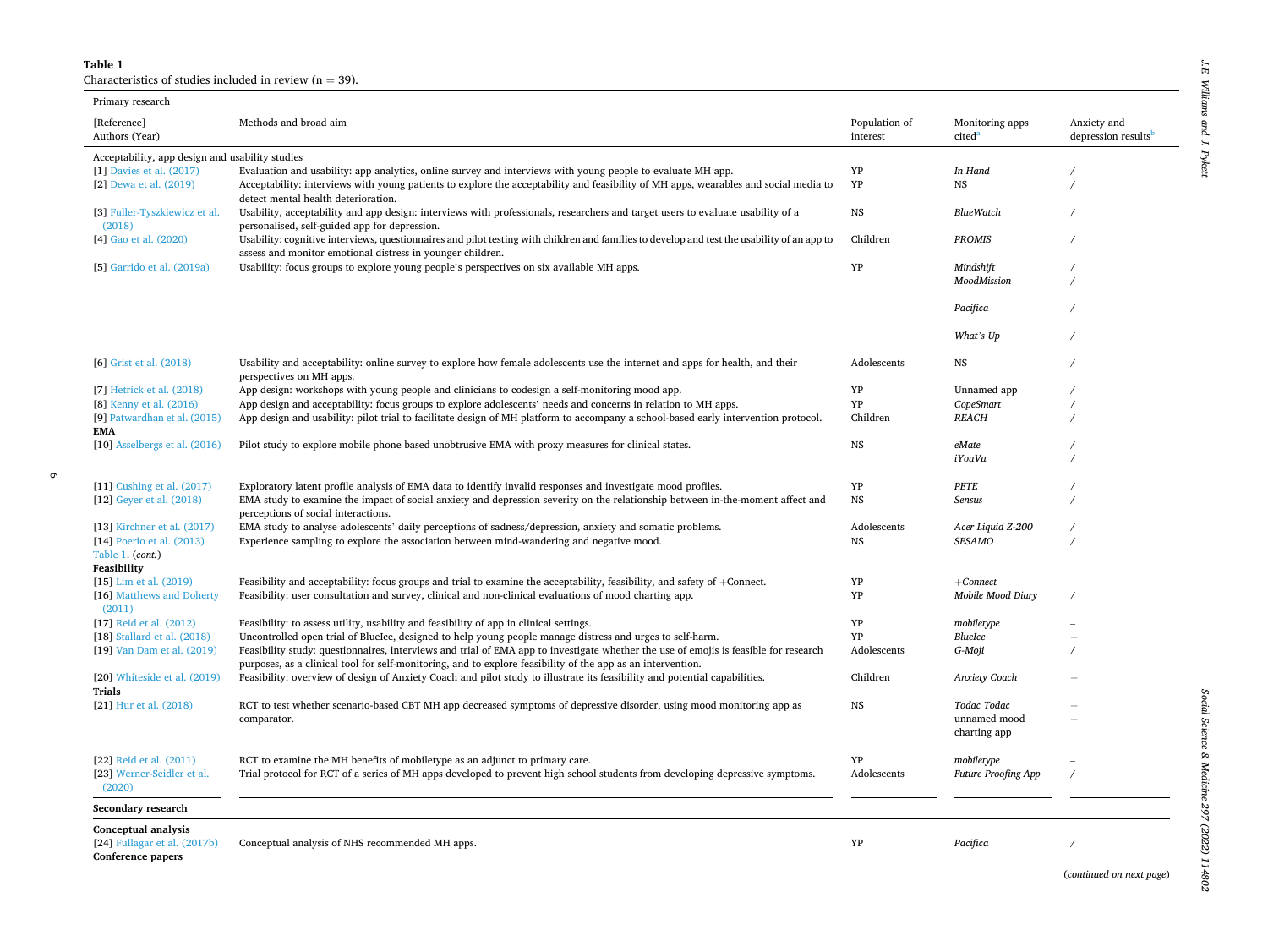#### **Table 1** (*continued* )

 $\bar{\mathcal{A}}$ 

| Primary research                                                 |                                                                                                                                                                                                                           |                           |                                       |                                                |
|------------------------------------------------------------------|---------------------------------------------------------------------------------------------------------------------------------------------------------------------------------------------------------------------------|---------------------------|---------------------------------------|------------------------------------------------|
| [Reference]<br>Authors (Year)                                    | Methods and broad aim                                                                                                                                                                                                     | Population of<br>interest | Monitoring apps<br>cited <sup>a</sup> | Anxiety and<br>depression results <sup>b</sup> |
| [25] Panatagama et al.<br>(2018)                                 | Outlines the development of the SocioEmpathy app and usability survey results.                                                                                                                                            | Children of<br>divorcees  | SocioEmpathy                          |                                                |
| [26] Yoo et al. (2017)<br><b>Reports</b>                         | Examines the development of a MH app for measuring and managing depression in adolescents.                                                                                                                                | Adolescents               | Unnamed app                           |                                                |
| [27] Sequeira et al. (2019)                                      | Outlines method of digital phenotyping (DP) via smartphones for data collection.                                                                                                                                          | Children and              | CopeSmart                             |                                                |
|                                                                  |                                                                                                                                                                                                                           | adolescents               | mobiletype                            |                                                |
|                                                                  |                                                                                                                                                                                                                           |                           | PETE                                  |                                                |
|                                                                  |                                                                                                                                                                                                                           |                           | StudentLife                           |                                                |
| [28] Tingley et al. (2020)<br><b>Reviews</b><br>Table 1. (cont.) | Presents the design, content and initial outcome of BlueIce.                                                                                                                                                              | Adolescents               | BlueIce                               |                                                |
| [29] Bruce and Kutcher                                           | Narrative review and app search of electronic interventions for adolescent depression and anxiety.                                                                                                                        | Adolescents               | Mobiletype                            |                                                |
| (2016)                                                           |                                                                                                                                                                                                                           |                           | Mind Your Mood                        |                                                |
|                                                                  |                                                                                                                                                                                                                           |                           | MoodScope                             |                                                |
| [30] Bry et al. (2018)                                           | Systematic content analysis of mobile products marketed toward anxiety in youth.                                                                                                                                          | YP                        | NS                                    |                                                |
| [31] Carper (2017)                                               | Media review and analysis of Anxiety Coach app.                                                                                                                                                                           | $_{\rm NS}$               | Anxiety Coach                         | $^{+}$                                         |
| [32] Dubad et al. (2018)                                         | Systematic review to examine what the psychometric properties of mobile mood-monitoring applications are, their usability, and                                                                                            | <b>CYP</b>                | CopeSmart<br>MoA <sup>2</sup>         |                                                |
|                                                                  | positive and negative clinical impacts for CYP.                                                                                                                                                                           |                           |                                       |                                                |
|                                                                  |                                                                                                                                                                                                                           |                           | Mobiletype                            |                                                |
|                                                                  |                                                                                                                                                                                                                           |                           | StudentLife                           |                                                |
| [33] Garrido et al. (2019b)                                      | Systematic review and meta-analysis to determine factors that relate to outcomes, adherence and engagement with digital MH<br>interventions and their effectiveness in addressing anxiety and depression in young people. | YP                        | Anxiety Coach<br>mobiletype           |                                                |
| [34] Gindidis et al. (2019)                                      | Systematic scoping review to understand app-use in adolescent MH care.                                                                                                                                                    | Adolescents               | CopeSmart mobiletype                  |                                                |
|                                                                  |                                                                                                                                                                                                                           |                           |                                       |                                                |
| [35] Grist et al. (2017)                                         | Systematic review to appraise the efficacy and acceptability of mobile apps for MH in children and adolescents younger than 18 years.                                                                                     | <b>CYP</b>                | Anxiety Coach                         |                                                |
|                                                                  |                                                                                                                                                                                                                           |                           | CopeSmart                             |                                                |
|                                                                  |                                                                                                                                                                                                                           |                           | Daybuilder                            |                                                |
|                                                                  |                                                                                                                                                                                                                           |                           | mobiletype                            |                                                |
|                                                                  |                                                                                                                                                                                                                           |                           | Mobile                                |                                                |
|                                                                  |                                                                                                                                                                                                                           |                           | Mood Diary                            |                                                |
|                                                                  |                                                                                                                                                                                                                           |                           | <b>REACH</b>                          |                                                |
|                                                                  |                                                                                                                                                                                                                           |                           | The ACT app                           |                                                |
| [36] Hollis et al. (2017)                                        | Meta-review and systematic review to evaluate the evidence-base for DHIs for CYP and consider approaches to evaluation and<br>implementation.                                                                             | <b>CYP</b>                | mobiletype                            |                                                |
| [37] Punukollu and<br>Marques (2019)                             | Systematic review to critically evaluate literature about the use of apps in the detection, management and maintenance of CYPs' MH<br>and well-being.                                                                     | <b>CYP</b>                | mobiletype                            |                                                |
| [38] Seko et al. (2014)                                          | Scoping review to map the current state of knowledge regarding mobile MH for young people.                                                                                                                                | ${\bf Y}{\bf P}$          | Mobiletype<br>Mobile Mood Diary       |                                                |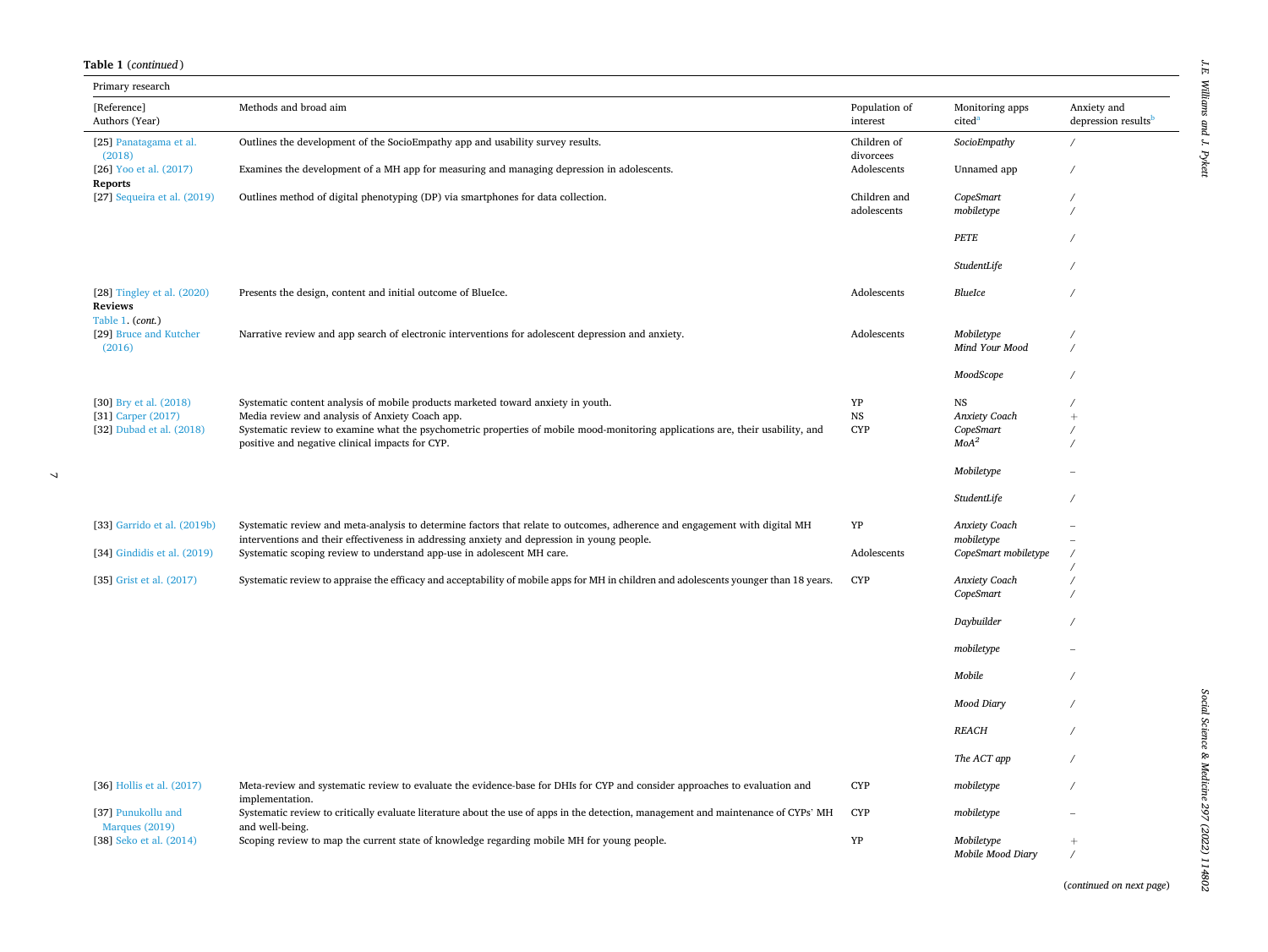<span id="page-8-0"></span>

| Primary research              |                                                                                                                                                                                           |                           |                                      |                                                |
|-------------------------------|-------------------------------------------------------------------------------------------------------------------------------------------------------------------------------------------|---------------------------|--------------------------------------|------------------------------------------------|
| Authors (Year)<br>[Reference] | Methods and broad aim                                                                                                                                                                     | Population of<br>interest | Monitoring apps<br>cted <sup>a</sup> | depression results <sup>b</sup><br>Anxiety and |
| [39] Sequeira et al. (2020)   | Scoping review to evaluate apps and wearable technologies that have been used to monitor depression in CYP.                                                                               | E                         | Daybuilder<br>CopeSmart              |                                                |
|                               |                                                                                                                                                                                           |                           | $e$ Mate                             |                                                |
|                               |                                                                                                                                                                                           |                           | iYouVU                               |                                                |
|                               |                                                                                                                                                                                           |                           | $\it mobileype$                      |                                                |
|                               |                                                                                                                                                                                           |                           | PETE                                 |                                                |
|                               |                                                                                                                                                                                           |                           | <b>StudentLife</b>                   |                                                |
|                               | $CYP =$ children and young people, MH = mental health, NS = not specified YP = young people.<br>$^a$ Apps primarily targeting depression and/or anxiety with monitoring features charted. |                           |                                      |                                                |

**Table** 

**1** (*continued* )

 $^{\text{a}}$  Apps primarily targeting depression and/or anxiety with monitoring features charted.<br><sup>b</sup> Results of clinical measures of anxiety and/or depression for interventions using monitoring apps:

+  $=$  positive effect/reduction in symptoms,  $-$  no significant reduction,  $/$  = not studied or reported. *Social Science & Medicine 297 (2022) 114802*

*Coach*, found that this exposure therapy app showed improvements on a measure for child anxiety. Additionally, [Stallard et al. \(2018\)](#page-15-0) found a statistically significant decrease in symptoms of anxiety and depression over the course of their trial of *BlueIce*. Yet both of these studies had involvement of clinicians and continuing care and therefore they could not state whether it was the app, the face-to-face care or a combination of both that improved symptoms. This further highlights the need to conceive of mental health monitoring apps as part of assemblages, rather than discrete tools. Taking this novel conception as a starting point may help to shed future light on why it is that overall, the results of the trials and feasibility studies align with conclusions from previous reviews (i.e. [Grist et al., 2017\)](#page-14-0) – that there is currently little evidence to support the efficacy of mental health monitoring apps for reducing symptoms of anxiety and depression in CYP.

Others have similarly argued that research should still focus on how best to implement them in 'real-world' settings ([Gindidis et al., 2019](#page-14-0)). Yet they do so from a perspective which apparently seeks to evade the regulatory frameworks associated with healthcare interventions. [Davies](#page-13-0)  [et al. \(2017, p.116\)](#page-13-0) state that the mental health monitoring app, which is the focus of their usability study, *In Hand*, should not need to undergo an RCT, because the app is a 'self-help tool' (similar to content found online) and not an intervention, therefore the 'level of evidence required to provide assurances of quality should not be expected to be as extensive as would be required for clinical interventions or medical devices'. Thus, apps such as *In Hand*, are considered as tools for 'individualised self-improvement' [\(Crosby and Bonnington, 2020,](#page-13-0) p.933), rather than medical interventions. To consider *In Hand* as only a self-help tool, however, obfuscates the ways in which apps emerge through the intensive environments of assemblages.

In their usability study, [Garrido et al. \(2019a\)](#page-14-0) note that 'interventions may be effective in reducing symptoms, but they often fail to engage young people'. Here the emphasis is placed on the failure of the app to engage, rather than investigating further whether apps as interventions 'work' therapeutically in 'real-world' environments, or put another way, how interventions work across ecologies. Mental health monitoring apps, conceived of as an environmental media technology (Hörl, 2017), are mobile and spatially distributed across environments, and are themselves, distributive. Examining apps in this way, understanding their distributive affects and thinking through app-based interventions as part of assemblages of bodies, organisations, objects and other entities thus advances understandings of 'real-world' effectiveness.

A focus on improving engagement in research on mental health apps is driven by high attrition rates in trials, and high rates of people discontinuing use of apps in 'real-world' settings, with many discarded after a single use [\(Garrido et al., 2019a](#page-14-0); [Torous et al., 2020a](#page-15-0)). Moreover, the cost-effectiveness of app-based interventions and the idea that they may relieve pressure from mental health services also gives impetus to the imperative of designing engaging apps. From a critical ecological perspective, engagement can also be considered as orienting children and young people's attention [\(Citton, 2017](#page-13-0)) in certain ways, capitalising on their attention as a measure of engagement. With the focus on engagement, the effectiveness of apps arguably becomes blurred.

To explore what makes apps appealing to CYP, some studies incorporated co-design methodologies. In various ways, and to varying degrees, apps are designed through consultation with the intended target users - children and young people - however, their needs and desires for mental health apps are not always fully realised, which will limit the acceptance of apps in 'real-world' contexts. For example, in [Dewa et al.](#page-13-0)'s [\(2019\)](#page-13-0) acceptability study, they found that young people wanted an app that could be used in a mental health crisis. This is against the background of risks of delays in accessing mental health services; monitoring functions that detect for example, problems with sleep would require 'immediate action following detection', indicating the need for clinicians to be able to respond to young people in real-time ([Dewa et al.,](#page-13-0)  [2019,](#page-13-0) p.11). In [Hetrick et al.](#page-14-0)'s (2018) app design study, they found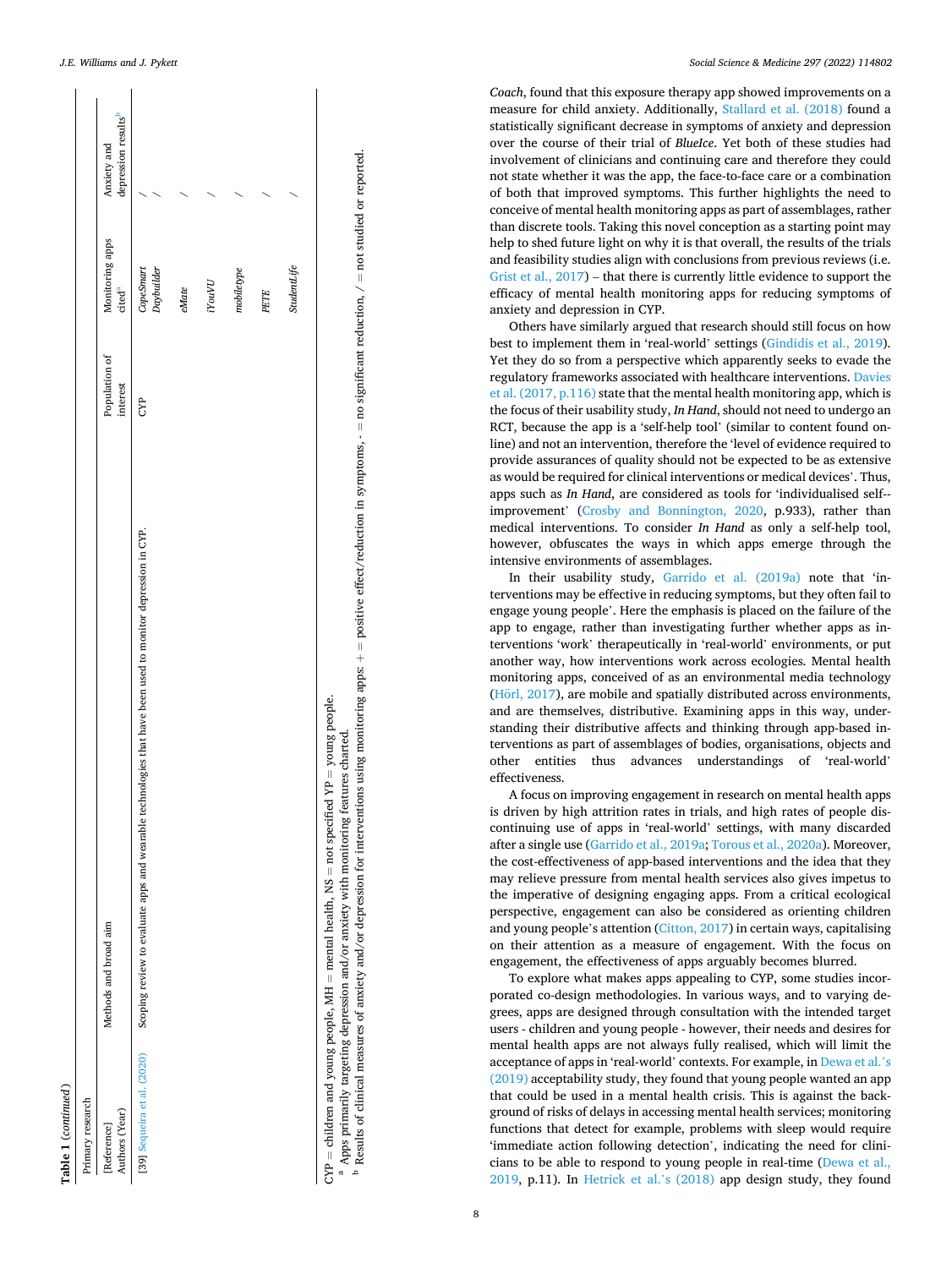<span id="page-9-0"></span>young people to be enthusiastic about self-monitoring functions, but that real-time support was a necessity. They argue that by funding mental health services adequately, the real-time monitoring of the app, 'could be realised in terms of identifying and intervening with young people in real time to deal with acute risk of suicide rather than using the app as a digital diary' [\(Hetrick et al., 2018, n.p.](#page-14-0)). Such a statement suggests that apps should, and could, have a monitoring capacity that flags accelerating levels of depression to mental health services. However, the clinicians in their study did not think that responding in 'real time' would be feasible, [Hetrick et al. \(2018, n.p.\)](#page-14-0) contend that one way of reconciling this is 'to design embedded interventions to enable young people to manage their own distress.' This (re)places the responsibility of managing symptoms of depression on the individual and the app. The viability of mental health apps appears to only apply when these are semi-autonomous technologies (involving app and human user), without the intervention of other humans. The need for 'real-time', immediate and crisis support shows that for apps to be effective interventions in 'real-world' environments, they need to be more than didactic tools for individualised self-improvement [\(Crosby and Bon](#page-13-0)[nington, 2020](#page-13-0)). This recognises the need for a healthcare assemblage involving systems of care and adequately funded services to respond to distress.

To summarise, there is a turn towards research methodologies that focus on what makes monitoring apps engaging to CYP rather than researching their efficacy as interventions and there is ambiguity as to what the appropriate thresholds of evaluation should be for monitoring apps. This latter point may be due to a lack of clarity on what the purposes of monitoring functions in mental health apps are, the level of responsibility that mental health apps should have in terms of providing 'treatment', and wider political and economic rationales that guide their development. Moreover, addressing the methodological limitations of existing studies in terms of real-world and long-term usage of these apps in already existing therapeutic environments, suggests that the *purpose*, *responsibilities* and *rationales* should be the focus of future research. The typology provided below establishes how the critical ecological analysis framework generates a new theoretical lens through which to investigate these issues.

#### *4.3. Towards a typology of mental health monitoring apps*

Across the 39 articles, 32 apps with monitoring features, that are based primarily on targeting anxiety and/or depression are mentioned (Table 2). These apps form the typology developed in this review, which is based on the monitoring *purposes* of apps: for intervention; for management or assessment; or for data collection. The typology establishes what monitoring features apps have and some of their 'technical mechanisms' such as self-report metrics. In the discussion section we tease out these mechanisms through our critical ecological framework, to consider how apps generate specific ideas about anxiety, depression and mental health. This shifts the line of research enquiry from whether apps *work*, to what they *do*.

#### *4.3.1. Monitoring apps as interventions*

Of the mental health monitoring apps identified in the literature, 17 are categorised as apps that have monitoring features linked to interventions, as their broad purpose is to provide activities or resources that act as a form of therapeutic treatment for symptoms of depression and/or anxiety (Table 2). Of these apps, all rely on active self-report ratings of mood or anxiety, except from the *Future Proofing app* which is also designed to collect data passively, such as, Global Positioning System (GPS) information [\(Werner-Seidler et al., 2020\)](#page-15-0). A key function across these apps is for self-monitoring features (such as, mood evaluation trackers and mood diaries) to be used before, and sometimes after, engaging with a task delivered via the app (+Connect, Anxiety Coach, *BlueIce, BlueWatch, In Hand, Mood Mission, Pacifica, REACH,* unnamed app; [Hetrick et al., 2018](#page-14-0)). After rating mood or symptoms of anxiety, some apps direct the user's attention to inspirational quotes (*In Hand*), 'mood-lifting' activities (*BlueIce*), or psychoeducational material informed by positive psychology principles (+*Connect*). Positive psychology advocates for individuals to learn to skilfully manage their own emotions and to be responsible for their own 'psychological governance' ([Pykett and Enright, 2016,](#page-14-0) p.53). The discourses found in the features outlined above reflect notions of self-optimisation ([Lupton, 2014](#page-14-0)) which can work to produce neoliberal entrepreneurial subject positions [\(Elias](#page-14-0)  [and Gill, 2018](#page-14-0)). The use of such features and discourses in these apps suggests that a common understanding is that responsibility should be placed on the individual to manage and treat their own distress, which neglects social and environmental aspects of mental health, and underlines the political economic rationales that shape the design of some mental health monitoring apps.

Several of these apps provide activities based on CBT. *Anxiety Coach*, for example, is built around exposure-based CBT: users select fears and worries from a database and undertake exposure tasks based on these, providing fear ratings every two minutes during the task, for the user to track their symptoms over time [\(Carper, 2017\)](#page-13-0). As [Fullagar et al.](#page-14-0)  [\(2017b, p.1\)](#page-14-0) have elaborated, there is a pedagogical function to this, mood apps operate within a digital ecology moderated by 'therapeutic expertise'. Pedagogical modes of address and the affective affordances of apps produce intensities such as shame, despair and pleasure, the user partakes in self-judgement and modifies their behaviour through relations with apps; new ways of thinking, understanding and learning about mental health (i.e. changes in habit) are produced [\(Fullagar et al.,](#page-14-0)  [2017b,](#page-14-0) p.4). The intended outcome of the 'affective work' ([Fullagar](#page-14-0)  [et al., 2017b,](#page-14-0) p.11), of engaging with the app appears to be for the user to think differently in response to anxiety or fear; an intervention on the 'mental' register that elides wider ecologies. Moreover, as [Fullagar et al.](#page-14-0)  [\(2017b\)](#page-14-0) explains through understanding apps pedagogically, the various affects that apps can produce highlights how apps are more complex than self-improvement 'tools'.

The specific metric (word, emoticon or scale) used for self-report of mood or symptoms of anxiety for nine of the intervention apps is not specified in the articles, this could be because some of the articles did not focus on the design and development of apps. In systematic and scoping reviews, the description of features of apps is generally sparse, so it is difficult to analyse them as digital cultural texts. For the eight apps

| ۰.<br>×<br>w<br>۰. |  |
|--------------------|--|
|--------------------|--|

Typology of monitoring apps.

| ι γροιοχγ οι πισπιστιπχ αρρο.                             |                                                                                                                                                                                                                                                                                                                                                 |
|-----------------------------------------------------------|-------------------------------------------------------------------------------------------------------------------------------------------------------------------------------------------------------------------------------------------------------------------------------------------------------------------------------------------------|
| Types                                                     | Apps [reference]                                                                                                                                                                                                                                                                                                                                |
| Monitoring apps as interventions                          | +Connect [15], Anxiety Coach [20, 31, 33, 35], BlueIce [18, 28], BlueWatch [3], CopeSmart [8, 27, 32, 34, 35, 39], In Hand [1], Mindshift<br>[5], MoodMission [5], MoodScope [29], Pacifica [5, 24], REACH [9, 35], SocioEmpathy [25], The Act App [35], Future Proofing App [23],<br>Unnamed app $[7]$ , Unnamed app $[26]$ , What's Up? $[5]$ |
| Monitoring apps for management and<br>assessment          | Daybuilder [35, 39], G-Moji [19], Mind Your Mood [29], MoA <sup>2</sup> [32], Mobile Mood Diary [16, 35, 38], mobiletype [17, 22, 27, 29, 32, 33,<br>34, 35, 36, 37, 38, 39], PROMIS [4], Unnamed mood charting app [21]                                                                                                                        |
| Monitoring apps as digital objects for data<br>collection | Acer Liquid Z-200 [13], eMate [10, 39], iYouVu [10, 39], PETE [11, 27, 39], SESAMO [14], Sensus [12], StudentLife [27, 32, 39]                                                                                                                                                                                                                  |
|                                                           |                                                                                                                                                                                                                                                                                                                                                 |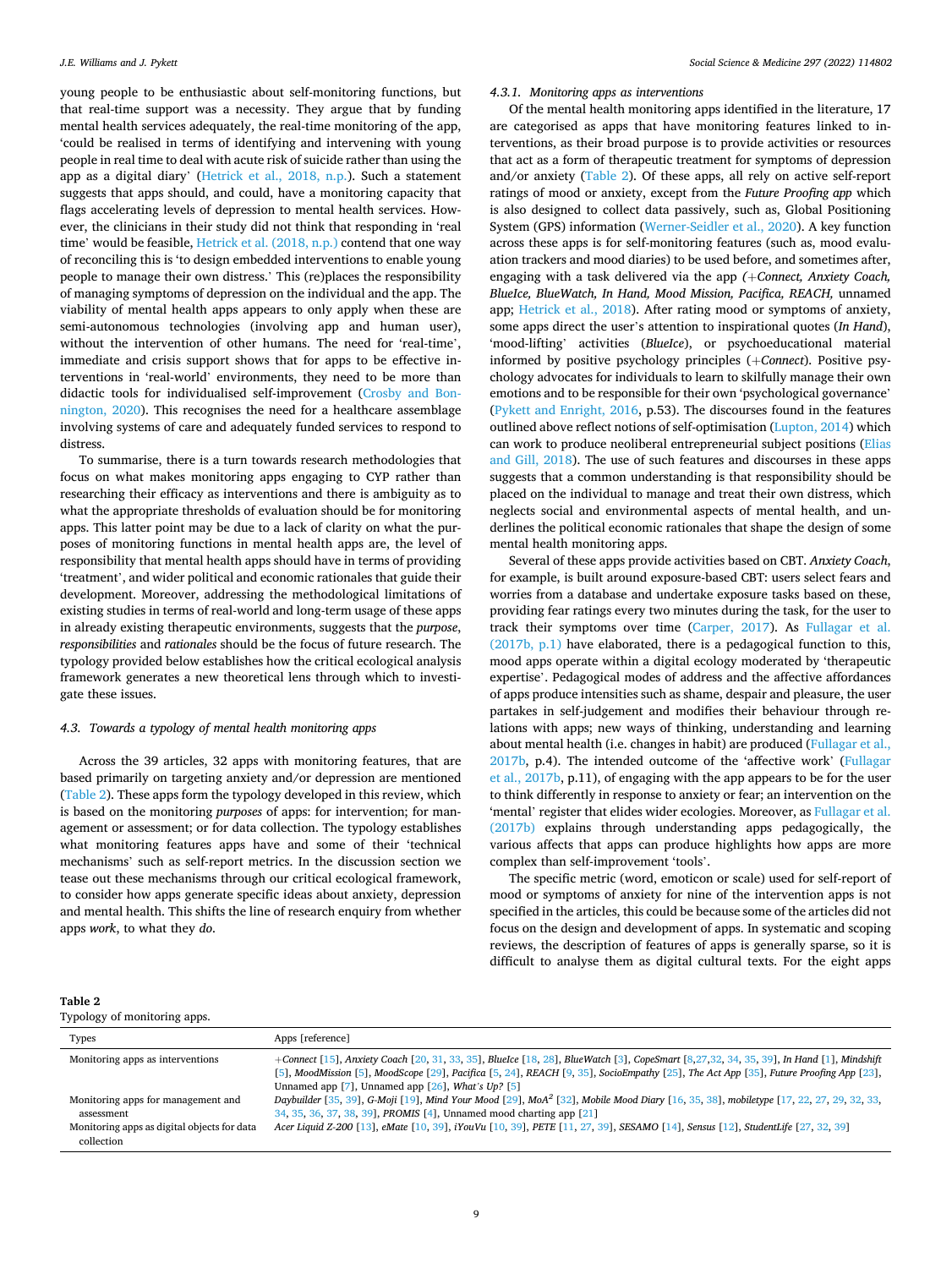where the metric was detailed in the literature, two of the apps use numeric scales for users to rate the severity of anxiety or fear (*Anxiety Coach*, *REACH*), and *CopeSmart* has a numeric scale (0–10) for users to rate how happy, angry, depressed, stressed and anxious they are feeling at that moment ([Kenny et al., 2016\)](#page-14-0). *In Hand*, *Pacifica*, and an unnamed app [\(Yoo et al., 2017\)](#page-15-0) present words for users to select in response to how they are currently feeling (e.g. 'great': *In Hand*, [Davies et al., 2017\)](#page-13-0). Two apps feature emoticons for users to choose from in order to capture their current mood (*Pacifica* and *SocioEmpathy*). And one unnamed app has a feature that allows the user to customise colours to represent specific moods ([Hetrick et al., 2018\)](#page-14-0). The metrics used across these apps thus delimit responses; users must fit their symptoms and perception of mood into a discrete response on a scale or reductive visual representation. Moreover, apps do not afford the user much allowance for uncertainty. The metrics used often present being 'stressed' or 'anxious' (*CopeSmart;* [Kenny et al., 2016](#page-14-0)) as distinct emotional experiences that do not blur, leak and overlap. In relation to attention ecologies, [Citton](#page-13-0)  [\(2017\)](#page-13-0) argues that to control for the increase in speed afforded by digitalisation, standardisation is common in technical mechanisms, thus, the apparent *ease* afforded by apps for the user to rate their mood quickly and repeatedly, or to report symptoms of anxiety, is recompense for standardisation of responses. Some apps also have 'free-text field' functions which allow users to type how they are feeling, affording the user with a space to describe their mood or symptoms. For example, the metricised self-report ratings in the *CopeSmart* prototype are supplemented with open response features, users can type responses to questions, such as, 'What stressors/problems have you experienced in the past 24hrs?', but answers are capped to a 500-character limit [\(Kenny](#page-14-0)  [et al., 2016](#page-14-0), p.268), potentially constricting capacities for emotional expression and closing down capacities for the user ([Lupton, 2020](#page-14-0)).

#### *4.3.2. Monitoring apps for management and assessment*

From the 39 studies, the monitoring features of eight apps are primarily for management and assessment of depression and/or anxiety ([Table 2](#page-9-0)). Whilst these apps share many features of intervention apps, their primary purpose appears to be for documenting and tracking mood and anxiety over time as a form of management of mental health. As well as having a mood or anxiety monitoring feature, five apps in this category afford users to monitor a range of other activities, such as sleep, stress, and daily activities (*Daybuilder, MoA<sup>2</sup> , Mobile Mood Diary, mobiletype*, unnamed comparator app; [Hur et al., 2018](#page-14-0)). Monitoring in these apps is widened beyond mood or symptoms of anxiety, emphasising physiological and social aspects of mental health, perhaps indicating the influence of biopsychosocial models of mental health in the development of these apps. Some of the apps (*mobiletype, Mind Your Mood, Mobile Mood Diary*) allow for data to be shared with clinicians so that they can review a patient's mood fluctuations over time, thus including other actors with therapeutic expertise to assist the user and app in *making sense* of monitoring data [\(Fullagar et al., 2017b](#page-14-0)), widening the assemblage to include other bodies, and moving the emphasis from an individualistic mental/psychological register.

In other studies, apps are being developed with 'technical mechanisms' such as emojis that are predictive of mood, rather than involving other humans in the 'sense making' process. In [Van Dam et al.](#page-15-0)'s (2019) study of *G-Moji* the capacities of monitoring apps to recognise and predict the behaviour of the user does not always seamlessly align with the user's interpretation, the disallowance for ambiguity in interpreting how one feels in self-report metrics is mirrored in discussions of the predictive capacities of prototype monitoring mental health apps. [Van](#page-15-0)  [Dam et al. \(2019\)](#page-15-0) found that the prototype emojis developed for *G-Moji*  were sometimes inaccurate and did not predict the human user's mood correctly. Concerns were raised by participants about the app wrongly predicting their mood and making them feel worse, and that the app may become the voice of distress ([Van Dam et al., 2019\)](#page-15-0). Whilst this highlights inconsistency in the apps' capacities to capture and predict mood, it also demonstrates the enmeshment of the technological object

and human user. The app as the embodied 'voice' becomes less distinct from the user, both are responsible for the 'affective work', responsibility is dispersed, and autonomy over who or what defines levels of distress becomes opaque.

#### *4.3.3. Monitoring apps as digital objects for data collection*

A third type of monitoring app was observed across the 39 studies, those that are designed for collecting data in research studies, seven apps have this purpose [\(Table 2\)](#page-9-0). This type of app is distinct from the previous two categories because the primary purpose is to act as a technological object through which to disseminate surveys for EMA methods of data collection for mental health research. One of the rationales for EMA methods is to provide data that has an immediacy, rather than retrospective self-report ratings ([Asselbergs et al., 2016\)](#page-13-0). As political economist Will [Davies \(2017, p.27, emphasis in original\)](#page-13-0) describes, 'They seek to capture how the research subject feels *right now*, or as close to that as possible'. Six apps are used in EMA studies (*Acer-Liquid Z-200, eMate, iYouVu, PETE, SESAMO, Sensus*), and all but one (*iYouVu*) of these apps collect data through self-report surveys: at various times, participants are signalled to record their mood and a range of other activities. For example, in Cushing et al.'[s \(2017, pp.1566-1567\)](#page-13-0) study, participants completed four surveys per day (via the *PETE* app) for the 20 day trial, responding to questions such as, "How upset are you feeling right now?", this is answered on a scale of "Not at all" to "Extremely". The use of metrics delimits potentialities for emotional expression, the user has to unambiguously judge their understanding of in the moment distress and select a single word on a scaled response. One app was solely used for passive data collection (*iYouVu*), the app collects data without the users' knowledge, this consists of sensor data and app logs (e.g. when the screen is switched on and off) [\(Asselbergs et al., 2016](#page-13-0)). The remaining app in this category is based on data collected through smartphone sensors (*StudentLife*). This app autonomously collects data on mood, sleep, physical exercise and activities, the autonomous functionality of the app arguably redistributes responsibility for identifying triggers of distress to the app itself. There is an evident economic logic to designing apps with technical mechanisms that can supposedly learn and identify distress themselves. It serves to shift responsibility in the assemblage, placing greater emphasis on the app, the user and the data produced through engagements, rather than between human bodies in the healthcare system.

#### **5. Discussion**

In this section, we draw further on Félix [Guattari](#page-14-0)'s (1995, 2000) work on ecology (ecosophy) and subjectivity, and Yves Citton'[s \(2017\)](#page-13-0)  writings on ecology and attention, to critically analyse the ecologies and 'technical mechanisms' of apps outlined in the typology. This focuses on the rationalities of the 'affective work' ([Fullagar et al., 2017b,](#page-14-0) p.11) of apps, human users and assemblages. We offer a relational consideration of mental health that critiques individualistic ideas of anxiety and depression as solely internal (psychological or mental) phenomena. Our analysis highlights how the technical mechanisms of apps are implicated in the distribution of *awareness* and *responsibility*.

#### *5.1. Technical mechanisms, metrics and ecologies*

Measurements of mental health are obviously not new, however, the mechanisms by which we might *capture* mental health or wellbeing are ([Atkinson, 2020\)](#page-13-0). Although mood charting is an established practice that has been used in various forms over the last two centuries [\(Davies,](#page-13-0)  [2017\)](#page-13-0), the digitalisation of monitoring and tracking alters the way in which children, young people, and adults, engage with this practice. Yves [Citton \(2017, p.10\)](#page-13-0) argues that attention is the critical resource of our time. Attention and value formation have always been closely connected, however, the 'development of quicker new vectors' of digitalisation 'induces quantitative effects that qualitatively alter the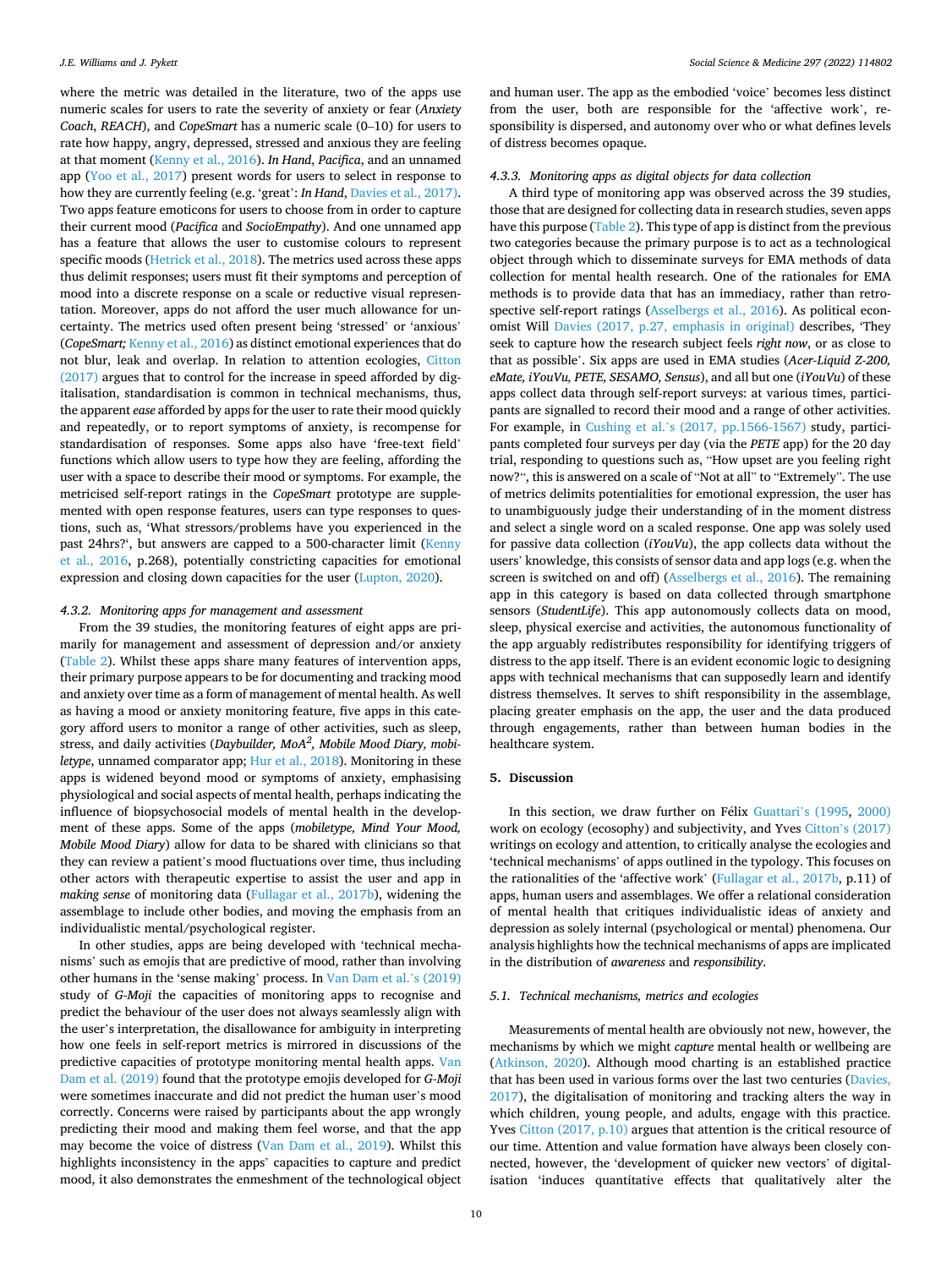orientation of our digitalized attention – and which therefore over-determine the collective valorizations with respect to which our social behaviour is calibrated' ([Citton, 2017,](#page-13-0) p.67). This necessitates unpicking the 'technical mechanisms' of which digitalisation is based ([Citton, 2017\)](#page-13-0).

As illustrated in the discussion of the efficacy of monitoring apps for treating depression and anxiety in CYP, the mental health outcomes are not clear-cut. This may be because depression and anxiety are in fact not categorical [\(Pickersgill, 2019b](#page-14-0)), neat and closed modalities with little variability, but *continuous* variables, with a number of possible values (or experiences) of them. As Erin [Manning \(2016,](#page-14-0) p.172) writes of depression: ' … it has become clear to me that what we call depression is nothing if not plural: it expresses itself in an infinity of ways from sadness to hunger, from loss to anguish and anxiety, from a frenetically quiet inner panic to a full-fledged panic attack, from the stillness of a body incapable of moving to an agitated body'. This narrative description lays out the diversity of emotions, affects, feelings, intensities and frequencies of movement associated with depression that can be conceived of as body-world relations rather than contained to the individual [\(Beljaars, 2020\)](#page-13-0), or mental register ([Guattari, 2000\)](#page-14-0). The consequence of an emphasis on mental health outcome measures, formulated by standardised metrics is to force the singularity and multiplicity of emotional states (that are not confined to the individual) into a 'coherent scientific object' ([Pykett and Cromby, 2017](#page-14-0), p.197).

The standardised metrics of apps then, are not attuned to capturing ecological intensities and fluctuations of anxiety and depression. The movements across mental, social and environmental registers [\(Guattari,](#page-14-0)  [2000\)](#page-14-0), and socio-material relations that produce anxiety and depression, are assemblages that become abstracted into a number, word or emoji. Relations that form bodies and their capacities to act are not universal ([Grosz, 2017](#page-14-0)), bodies are affected by anxiety and depression in myriad ways, and to various degrees owing in part to the wider socio-spatial and temporal ecologies that situate individuals ([Atkinson and Scott, 2015](#page-13-0)). This leads us to a similar conclusion to [Crosby and Bonnington \(2020,](#page-13-0)  [p.935\)](#page-13-0) who have argued that apps for anxiety and depression that are focused solely on the psychological are 'ill-equipped' to address 'complex, social and environmental factors that create distress'.

The mobilisation of Ecological Momentary Assessment (EMA) methods in some of the studies included in the review signals a slightly different trajectory in relation to monitoring and mental health research. The use of EMA is to produce data related to the temporal: assisting capture of the *variability and fluctuations* of mood and symptoms within an individual's environment ([Asselbergs et al., 2016;](#page-13-0) [Cushing et al.,](#page-13-0)  [2017\)](#page-13-0). Studies in this review by [Kirchner et al. \(2017\)](#page-14-0) and [Geyer et al.](#page-14-0)  [\(2018\)](#page-14-0) used EMA to deliver surveys asking questions about current mood and symptoms of anxiety at random or semi-random times during the day, others used apps such as *eMate* ([Asselbergs et al., 2016\)](#page-13-0) to signal at set times per day. Self-report responses to EMA surveys are also via metrics, such as numeric or Likert scales. Whether using random or set times for signalling, the temporal moment is privileged in both regards, indicating that such moments are conceived of 'as the most authentic account of experience, emotion, cognition and our associated wellbeing' ([Atkinson, 2020](#page-13-0), p.3). The frequencies, fluxes, intensities and durations of anxiety and depression as modes of existence evade capture through such methods.

A minority of the EMA studies reviewed attempted to take participants' 'real-world' socio-spatial ecologies into account, perhaps reflecting the influence of biopsychosocial models in the mental health field. For example, [Geyer et al. \(2018\)](#page-14-0) aimed to observe the relationship between sociality and depressive and anxious states through participants responding to questions on current mood and social activities. Such research potentially widens the scope of 'internal' depressive and anxious states (the mental register) to other ecological registers (social) that contribute to modes of existence. However, individuals are only attached to one - seemingly measurable - aspect of ecologies. In [Geyer](#page-14-0)  et al.'[s \(2018\)](#page-14-0) study, information on the number of social interactions

that can be easily quantified and made illustrative of the state of one's mental distress are employed. In contrast to the studies reviewed, viewing mental health as *ecosophical*, gives rise to questioning the ways of living ([Guattari, 2000\)](#page-14-0) that produce modes of existence. Ways of living are brought about by interactions between non-human technologies, ecologies (environmental, social, material) and human subjectivities. The ways in which these relations produce distress, depression and anxiety, our understandings of what these are, and where responsibility for intervening in them is located needs to be more comprehensively articulated.

To further understand the relations between apps and human users, we turn to literature on the philosophies of technicity and ecology where Hörl [\(2017\)](#page-14-0) refers to the process of individuation. This is theorised by philosopher of technology, Gilbert Simondon in the following way: 'individuation cuts across all modes of existence, from the microphysical via the living to the psychically collective and even cosmological level of existence, finally to the mode of existence of technical objects' (in  $H\ddot{o}rl$ ) [2017,](#page-14-0) p.47). Individuation is thus a continuous process that is not restricted to the human, it affects other entities. In this theorisation, the subject/object binary becomes blurred. Such a perspective departs from some socio-psychological literature on individuation, [Maslach et al.](#page-14-0)  [\(1985,](#page-14-0) p.730), for example, define individuation as a 'state in which the person feels differentiated to some degree, from other people and objects'. In contrast to the notion of 'mental health outcomes', modes of existence are not held by an individual subject distinguished from others, nor do they 'emerge' from an individual alone.

#### *5.2. Techno-ecologies of subjectivity: distributed responsibilities*

Whilst monitoring apps may not capture embodied, ecological and singular experience associated with anxiety and depression, they do standardise experience, orient attention and produce capacities to act in certain ways. [Citton \(2017\)](#page-13-0) theorises attention as an interface that links subject to object, it is at such interfaces that individuation takes place. [Ash et al. \(2018, p.167\)](#page-13-0) conceptualise apps as interfaces and examine the ways that they 'modulate user action' through various non-discursive modalities, such as button arrangement, vibrations, sound effects, and colours. This work makes visible the affective, sensory and technical capacities of apps which are not considered in the majority of articles reviewed. To explain how monitoring mechanisms of apps might produce action and orient attention in individuating ways, we draw on [Guattari](#page-14-0)'s (1995, [2000\)](#page-14-0) writings on subjectivity. Guattari's theorisations depart from ideas of individuals as having a fixed and stable identity and form. Subjectivity is instead, 'plural and polyphonic' ([Guattari, 1995,](#page-14-0) p.1), its production(s) are multiple: it is the '*ensemble of conditions* which render possible the emergence of individual and/or collective instances' [\(Guattari, 1995,](#page-14-0) p.9, emphasis added). Thus, the subject is a complex fluctuating accretion, an entangled assemblage of various components that is 'before and beyond the individual' [\(Genosko,](#page-14-0)  [2009,](#page-14-0) p.106).

Within this interpretive schema, techno-ecologies produce components of subjectification ([Guattari, 1995](#page-14-0); [Genosko, 2009\)](#page-14-0). The 'units' of metrics embedded in monitoring apps (Likert scales, colours, words, numbers, emoticons, and emojis) and the standardised values they ascribe to depression and anxiety, technologically, materially and discursively produce subjectivities. From the literature reviewed, monitoring apps and their technical mechanisms, are designed to generate awareness, identification, and anticipation of anxious and depressive feelings, thoughts and behaviours [\(Reid et al., 2011](#page-14-0); [Hur](#page-14-0)  [et al., 2018](#page-14-0)). An increase in self-awareness is often considered to be the *active* therapeutic component of monitoring functions [\(Hollis et al.,](#page-14-0)  [2017\)](#page-14-0). Making children and young people aware of emotions, feelings and behaviours associated with depression and anxiety is aimed at increasing their capacities to act. The self in this instance is configured as contained to the individual body (or the mental/psychological register), but recognition of mood or symptoms is actualised through contact with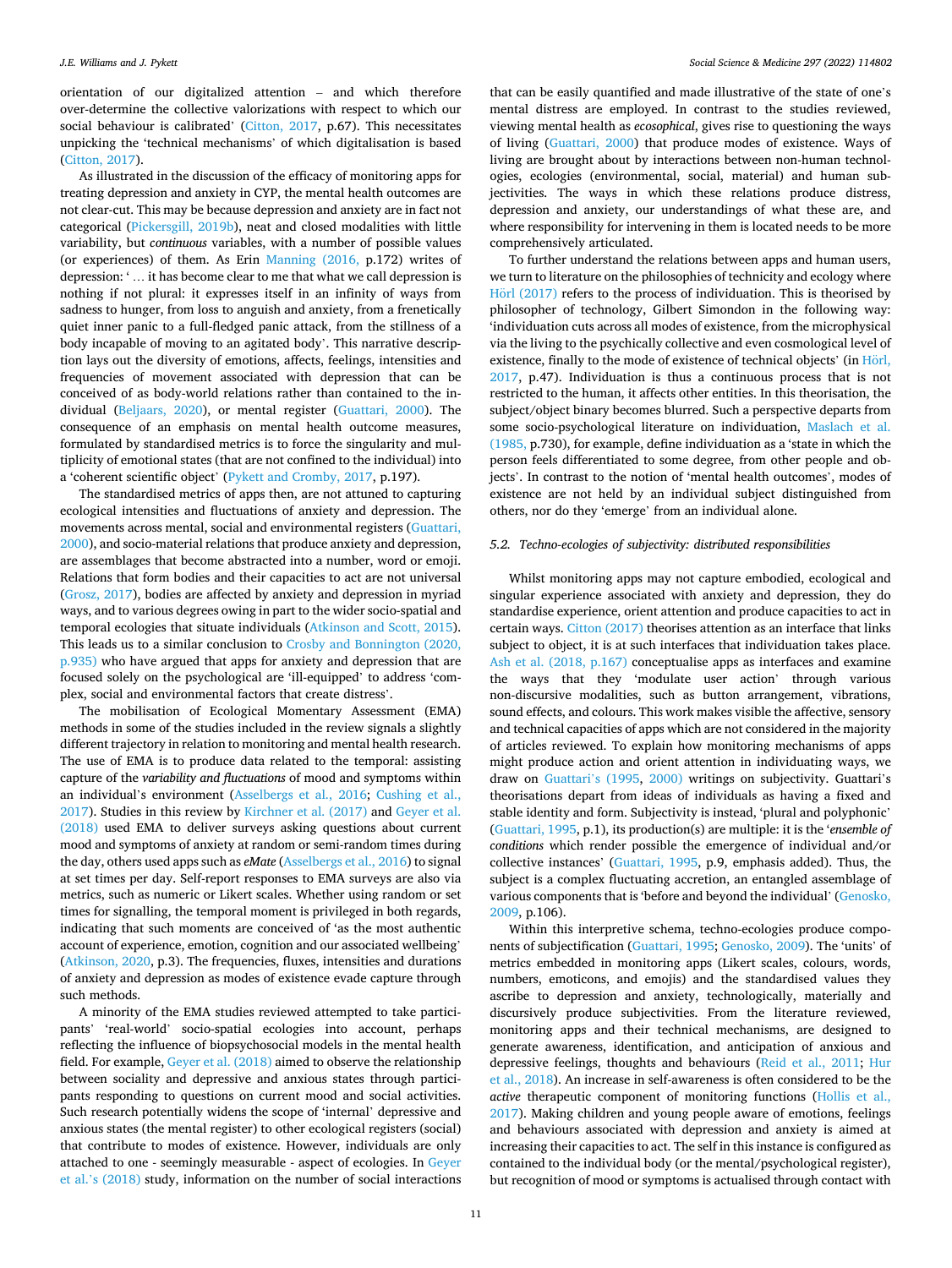the monitoring app: reflexivity, awareness and responsibility of anxiety and depression are thus distributed and emerge through relations with technologies. Affect accumulates in such moments of recognition ([Watkins, 2010](#page-15-0)). Thus, it is not only the self that accumulates affect; the technical mechanisms of objects are also designed to produce affect, they are co-implicated in moments of recognition. For [Guattari \(1995,](#page-14-0)  [p.4\):](#page-14-0) ' … technological machines of information and communication operate at the heart of human subjectivity not only within its memory and intelligence, but within its sensibility, affects and unconscious fantasms'. Monitoring capacities of apps do not simply 'improve' users understanding, knowledge or awareness of anxiety or depression, but through 'units' [\(Ash et al., 2018](#page-13-0)), they act on affectual registers to orient the user to reflect in measurable and quantifiable ways. Some apps are designed to assist the user in recognition through notifications (for example, *REACH, Anxiety Coach*): vibrations or sounds nudge the user to partake in a moment of recognition, to rate their mood or levels of anxiety, and to subsequently engage in tasks to improve this rating. Features such as histories of mood ratings in the form of calendars (*CopeSmart*), or graphs that show mood scores over time (*BlueWatch*), direct the user to compare, contrast and recognise digitalised representations of mood or levels of anxiety, and to act on them to feel and behave differently in the future. The 'affective work' of recognition is thus distributed between app and user through the monitoring units of the app.

#### *5.3. Rationalities of digitalisation*

Mental health monitoring apps (as technological *and* affective objects) cannot be viewed as distinct from the ensemble of conditions that contribute to their design and production. One purpose of a Guattarian perspective is to 'attend to the regimes by means of which subjectivity is produced and to intervene in them' [\(Genosko, 2009](#page-14-0), p.107). Similarly, [Ash \(2015\)](#page-13-0) argues that we should be questioning who is attempting to organise the affective capacities of technologies and for what rationale. We thus need to question what is 'intended' to be produced through interactions with apps: where attention is designed to be oriented, and to query the set of knowledge's, technical mechanisms, affects, and affordances that are drawn upon in clinical research and commercial development of monitoring mental health apps.

Political health economies shaped by *rationalities* of neoliberalism are part of the ensemble of conditions in which assemblages of mental health apps come together (and fall apart). The papers in this review suggest that the political-economic rationales for the development of mental health monitoring apps are that they are relatively low-cost, improve access to treatments, and may 'ease the burden' on mental health services for CYP ([Grist et al., 2018](#page-14-0), p.305). However, some of the studies in this review suggest that the desire for apps and other DHIs to fill the gaps in service provision, *without* the involvement of other humans will not be met with acceptance and use of mental health apps by CYP. For example, [Reid et al. \(2011\)](#page-14-0), [Stallard et al. \(2018\)](#page-15-0) and [Whiteside et al.](#page-15-0)'s (2019) results indicated that apps demonstrate positive mental health outcomes *with other humans* and healthcare organisations involved in the assemblage. The conclusion of the clinicians in [Hetrick et al.](#page-14-0)'s (2018) study suggests that apps should be formed around embedded interventions for the user to engage with alone, rather than 'real time' clinician responses. This demonstrates the ethical and political dimensions of designing mental health technologies and the trade-offs that occur between integrating the needs of potential users of mental health apps, mental health services capacities to respond, and how researchers and developers' ideas of what and who should be responsible for mental distress, are shaped by wider political and economic rationales ([Pickersgill, 2019b](#page-14-0)).

In terms of future technical mechanisms of monitoring mental health apps, some of the articles that utilised EMA methods, and results from [Sequeira et al.](#page-15-0)'s (2020) scoping review, suggest that there are moves towards app-based monitoring technologies that can provide seemingly objective, passive data related to mood and anxiety, which could be predictive of whether an individual is depressed or anxious. In [Van Dam](#page-15-0)  et al.'[s \(2019, p.9\)](#page-15-0) feasibility and EMA study of *G-Moji*, they note that future research within this field should be oriented towards digital phenotyping, 'which shows a representation of a person's digital patterns, that can help understand their mental health problems'. Our typology shows that monitoring apps are being developed to passively collect data from individuals and this is used to infer children and young people's mood and mental health symptoms. The use of passive data collection via monitoring and digital phenotyping technologies to predict mental ill-health opens up further bioethical and neuroethical questions related to who sets the thresholds of distress and normality ([Birk and Samuel, 2020\)](#page-13-0). In this way, mental health monitoring apps are part of a wider rationality of the redistribution of responsibility for health and ill-health ([Martinez-Martin and Kreitmair, 2018\)](#page-14-0). Given the current lack of a clear overarching regulatory framework for mental health apps, an important future research task will be to identify and shape the governance issues surrounding the use of predictive mental health vulnerabilities and risks, and biases in computational algorithms underpinning forthcoming apps ([Carr, 2020\)](#page-13-0).

Moreover, there are broader epistemological, social, political, and cultural questions regarding how depression and anxiety among children and young people are perceived, treated, and governed. One important avenue of enquiry highlighted by our analysis is in the consideration of how digitalisation as a process shapes the discourses of mental health in particular societal contexts. The mechanisms of 'attention economies', such as algorithms, prioritise what we see, what we pay attention to, and there is a value to this [\(Citton, 2017\)](#page-13-0). The mood and anxiety monitoring data generated is affective and valuable: to the user, app, health governance, research, and commercial developers. Commercial valorisation can be considered as a form of psychopolitical control ([Han, 2017](#page-14-0)). Drawing on Foucault's writings on genealogy, [Lindner \(2020,](#page-14-0) p.88) argues that the effects of rolling out technologies (such as sensors and wearables) in numerous faculties of life, including health, can be viewed as part of a haphazard process towards what they argue is a turn to a 'behavioural gaze'. The sensors used in apps in some of the EMA studies perhaps present the technical mechanisms of future commercial mental health apps, producing data that could be harnessed for digital phenotyping. This 'behavioural gaze' also includes the way that CBT acts as a 'powerful ally in the automation of mental health care' ([Russell, 2020](#page-14-0), p.28). As we have shown, the metrics of monitoring apps attempt to make depression and anxiety, *categorical*, and in doing so leave out ecologies of mental health that depart from the mental register. Further avenues of research might therefore explore the ways that psychological therapies are mobilised in the design of active and passive monitoring functionalities of mental health apps in light of this behaviourist turn.

#### **6. Conclusion: rethinking mental health monitoring apps**

This paper has outlined the extent of research on mental health monitoring apps for anxiety and depression targeted at children and young people in a Western and anglophone context. It has demonstrated that the evidence base for the efficacy of monitoring mental health apps for treating anxiety and depression in CYP is still lacking. A significant amount of research is focusing on making mental health apps engaging, rather than testing their effectiveness. The typology of mental health monitoring apps developed in this study highlights the numerous ways in which monitoring features and technical mechanisms (such as metrics) are mobilised in mental health apps: to assist interventions, to assess or manage anxiety and depression, or to act as a digital object in which to collect data. Our analysis of these types of mechanisms sets out a way to theorise what the technical mechanisms of apps *do*, particularly in relation to subjectivity, awareness and responsibility. This typology could be used as an organising framework for future research which charts key monitoring features of apps, and as a basis for investigating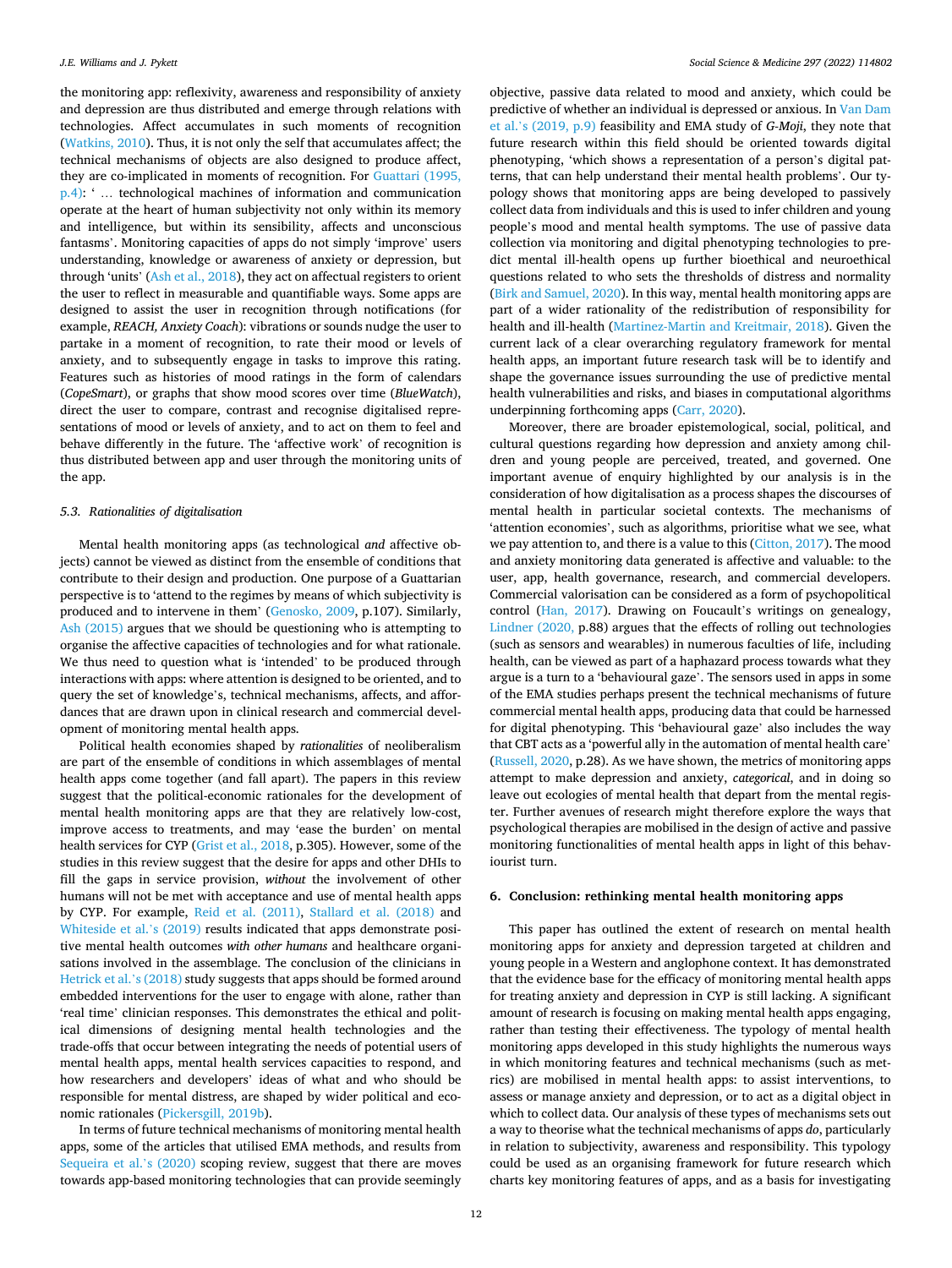#### <span id="page-13-0"></span>*J.E. Williams and J. Pykett*

what kinds of effects and affects (therapeutic or otherwise) monitoring via apps might produce. This would be aided by better reporting of the monitoring features and the metrics used in relevant studies.

The ecological and relational approach to mental health that has been mobilised in this review supports an emerging current in psychiatric literature which indicates that there is a need for apps to be conceptualised as part of a wider system of mental health care, rather than an end product or the sole 'agent of change' ([Mohr et al., 2017,](#page-14-0) p.427). The analysis provided here using the concept of assemblage and our ecological approach thus responds to calls in the health sciences for social, cultural, and environmental contexts of health to be incorporated into understandings of public health ([Hinchcliffe et al., 2018\)](#page-14-0). It is certainly not yet clear how mental health technologies could serve this complex task, but there is appetite within the medical and health sciences to advance thinking and methods which more adequately attend to complexity. [Greenhalgh and Papoutsi \(2018,](#page-14-0) p.3), for instance, make the case for taking into account the wider ecologies that situate the results of clinical trials. Others urge attention to the multi-faceted nature of health inequalities and their causes, understanding systems as open and in flux rather than closed and bounded [\(Durie and Wyatt, 2013](#page-14-0)).

Using our critical ecological approach, we have theorised relations between apps and human users through beginning to unpack the technical mechanisms of monitoring features; the multiple purposes of monitoring functions (including the production of awareness); the affective work of app and user and how this reshapes responsibility; and how apps are a production of an ensemble of conditions that, in a UK context, are guided by rationales of neoliberal capitalism. Rather than conceiving of apps as a tool or product, they may be better understood as part of assemblage that includes multiple bodies, affects, relations, ethical and political concerns that need to be examined together. By encouraging meticulous recording of symptoms, behaviours and feelings, monitoring generates knowledges, habits and modes of existence that alter the way in which children and young people collectively think and feel about mental health, anxiety and depression. The increased use of passive monitoring mechanisms will also undoubtedly reshape our ideas about mental health. These collective and cultural long-term consequences of e-mental health technologies are rarely considered in the medical literature. The responsibility produced through technical mechanisms of monitoring apps affirms the idea of anxiety and depression as primarily internal phenomena that are based within individual bodies, and as such, requires an individual to have the capacities to ameliorate such feelings, emotions, thoughts and behaviours. An alternative pathway for enquiry is to question the particular ways of living, societal, ecological and economic formations that contribute to distress. The ecological and ecosophical understandings of health, being and feeling well outlined here can generate novel concerns from which to begin such enquiry.

#### **Declaration of competing interest**

None.

#### **Acknowledgements**

This work was supported by the Economic and Social Research Council (ERSC) [grant number: 2243138]. Thank you to the anonymous reviewers for their helpful comments. The search strings for OVID Medline and PsycINFO can be made available upon request.

#### **Appendix A. Supplementary data**

Supplementary data to this article can be found online at [https://doi.](https://doi.org/10.1016/j.socscimed.2022.114802)  [org/10.1016/j.socscimed.2022.114802.](https://doi.org/10.1016/j.socscimed.2022.114802)

#### *Social Science & Medicine 297 (2022) 114802*

#### **References**

- [Allen, J., Balfour, R., Bell, R., Marmot, M., 2014. Social determinants of mental health.](http://refhub.elsevier.com/S0277-9536(22)00108-3/sref1)  [Int. Rev. Psychiatr. 26 \(4\), 392](http://refhub.elsevier.com/S0277-9536(22)00108-3/sref1)–407.
- [Andrews, G.J., 2019. Health geographies II: the posthuman turn. Prog. Hum. Geogr. 43](http://refhub.elsevier.com/S0277-9536(22)00108-3/sref2)  [\(6\), 1109](http://refhub.elsevier.com/S0277-9536(22)00108-3/sref2)–1119.
- [Andrews, G.J., Duff, C., 2019. Matter beginning to matter: on posthumanist](http://refhub.elsevier.com/S0277-9536(22)00108-3/sref3)
- [understandings of the vital emergence of health. Soc. Sci. Med. 226, 123](http://refhub.elsevier.com/S0277-9536(22)00108-3/sref3)–134. Arksey, H., O'[Malley, L., 2005. Scoping studies: towards a methodological framework.](http://refhub.elsevier.com/S0277-9536(22)00108-3/sref4) [Int. J. Soc. Res. Methodol. 8 \(1\), 19](http://refhub.elsevier.com/S0277-9536(22)00108-3/sref4)–32.
- [Ash, J., 2015. Technology and affect: towards a theory of inorganically organised objects.](http://refhub.elsevier.com/S0277-9536(22)00108-3/sref5)  [Emotion, Space and Society 14, 84](http://refhub.elsevier.com/S0277-9536(22)00108-3/sref5)–90.
- [Ash, J., Anderson, B., Gordon, R., Langley, P., 2018. Unit, vibration, tone: a post](http://refhub.elsevier.com/S0277-9536(22)00108-3/sref6)[phenomenological method for researching digital interfaces. Cult. Geogr. 25 \(1\),](http://refhub.elsevier.com/S0277-9536(22)00108-3/sref6) 165–[181](http://refhub.elsevier.com/S0277-9536(22)00108-3/sref6).
- Asselbergs, J., Ruwaard, J., Ejdys, M., Schrader, N., Sijbrandij, M., Riper, H., 2016. Mobile phone-based unobtrusive ecological momentary assessment of day-to-day mood: an explorative study. J. Med. Internet Res. 18 (3) [https://doi.org/10.2196/](https://doi.org/10.2196/jmir.5505[10) imir.5505[10.
- [Atkinson, S., Scott, K., 2015. Stable and destabilised states of subjective well-being:](http://refhub.elsevier.com/S0277-9536(22)00108-3/sref8) [dance and movement as catalysts of transition. Soc. Cult. Geogr. 16 \(1\), 75](http://refhub.elsevier.com/S0277-9536(22)00108-3/sref8)–94.
- Atkinson, S., 2020. The toxic effects of subjective wellbeing and potential tonics. Soc. Sci. Med. <https://doi.org/10.1016/j.socscimed.2020.113098>.
- [Beljaars, D., 2020. Towards compulsive geographies. Trans. Inst. Br. Geogr. 45 \(2\),](http://refhub.elsevier.com/S0277-9536(22)00108-3/sref10)  284–[298](http://refhub.elsevier.com/S0277-9536(22)00108-3/sref10).
- [Bennett, J., 2010. Vibrant Matter: a Political Ecology of Things. Duke University Press,](http://refhub.elsevier.com/S0277-9536(22)00108-3/sref11)  [Durham](http://refhub.elsevier.com/S0277-9536(22)00108-3/sref11).
- [Birk, R.H., Samuel, G., 2020. Can digital data diagnose mental health problems? A](http://refhub.elsevier.com/S0277-9536(22)00108-3/sref12) sociological exploration of "digital phenotyping"[. Sociol. Health Illness 42 \(8\),](http://refhub.elsevier.com/S0277-9536(22)00108-3/sref12) [1873](http://refhub.elsevier.com/S0277-9536(22)00108-3/sref12)–1887.
- Borrell-Carrió, F., Suchman, A.L., Epstein, R.M., 2004. The biopsychosocial model 25 [years later: principles, practice, and scientific inquiry. Ann. Fam. Med. 2 \(6\),](http://refhub.elsevier.com/S0277-9536(22)00108-3/sref13) 576–[582](http://refhub.elsevier.com/S0277-9536(22)00108-3/sref13).
- [Brady, E.U., Kendall, P.C., 1992. Comorbidity of anxiety and depression in children and](http://refhub.elsevier.com/S0277-9536(22)00108-3/sref14)  [adolescents. Psychol. Bull. 111 \(2\), 245](http://refhub.elsevier.com/S0277-9536(22)00108-3/sref14)–255.
- Brassett, J., 2019. Creating different modes of existence. Towards an ontological ethics of design. In: Muratovski, G., Vogel, C. (Eds.), Philosophical Frameworks and Design Processes: Re: Research, ume 2. Intellect, Bristol. [https://ualresearchonline.arts.ac.](https://ualresearchonline.arts.ac.uk/id/eprint/15380/1/Brassett_2019_CreatingModesExistence.pdf%20-%20last)  [uk/id/eprint/15380/1/Brassett\\_2019\\_CreatingModesExistence.pdf - last.](https://ualresearchonline.arts.ac.uk/id/eprint/15380/1/Brassett_2019_CreatingModesExistence.pdf%20-%20last)
- [Brown, S.D., Reavey, P., 2019. Vital spaces and mental health. Med. Humanit. 45 \(2\),](http://refhub.elsevier.com/S0277-9536(22)00108-3/sref16)  131–[140](http://refhub.elsevier.com/S0277-9536(22)00108-3/sref16).
- [Bruce, V., Kutcher, S., 2016. Electronic interventions for depression in adolescents: hot](http://refhub.elsevier.com/S0277-9536(22)00108-3/sref17) [idea or hot air? S. Afr. J. Psychol. 46 \(3\), 293](http://refhub.elsevier.com/S0277-9536(22)00108-3/sref17)–305 **[29]**.
- [Bry, L.J., Chou, T., Miguel, E., Comer, J.S., 2018. Consumer smartphone apps marketed](http://refhub.elsevier.com/S0277-9536(22)00108-3/sref18)  [for child and adolescent anxiety: a systematic review and content analysis. Behav.](http://refhub.elsevier.com/S0277-9536(22)00108-3/sref18) [Ther. 49 \(2\), 249](http://refhub.elsevier.com/S0277-9536(22)00108-3/sref18)–261 [30].
- Burke, L.E., Shiffman, S., Music, E., Styn, M.A., Kriska, A., Smailagic, A., et al., 2017. Ecological momentary assessment in behavioral research: addressing technological and human participant challenges. J. Med. Internet Res. 19 (3) [https://doi.org/](https://doi.org/10.2196/jmir.7138)  [10.2196/jmir.7138.](https://doi.org/10.2196/jmir.7138)
- [Callard, F., Fitzgerald, D., 2015. Rethinking Interdisciplinarity across the Social Sciences](http://refhub.elsevier.com/S0277-9536(22)00108-3/sref20)  [and Neurosciences. Palgrave Macmillan, Basingstoke.](http://refhub.elsevier.com/S0277-9536(22)00108-3/sref20)
- [Campion, J., Javed, A., Sartorius, N., Marmot, M., 2020. Addressing the public mental](http://refhub.elsevier.com/S0277-9536(22)00108-3/sref21)  [health challenge of COVID-19. Lancet Psychiatr. 7 \(8\), 657](http://refhub.elsevier.com/S0277-9536(22)00108-3/sref21)–659.
- [Carper, M.M., 2017. Multimedia field test thinking about exposures? There](http://refhub.elsevier.com/S0277-9536(22)00108-3/sref22)'s an app for [that. Cognit. Behav. Pract. 24 \(1\), 121](http://refhub.elsevier.com/S0277-9536(22)00108-3/sref22)–127 [31].
- Carr, S., 2020. AI gone mental"[: engagement and ethics in data-driven technology for](http://refhub.elsevier.com/S0277-9536(22)00108-3/sref23) [mental health. J. Ment. Health 29 \(2\), 125](http://refhub.elsevier.com/S0277-9536(22)00108-3/sref23)–130.
- Citton, Y., 2017. *The Ecology of Attention,* [Trans: Norman B. Polity Press, Cambridge](http://refhub.elsevier.com/S0277-9536(22)00108-3/sref24).
- [Coole, D., Frost, S. \(Eds.\), 2010. New Materialisms: Ontology, Agency, and Politics. Duke](http://refhub.elsevier.com/S0277-9536(22)00108-3/sref25)  [University Press, Durham.](http://refhub.elsevier.com/S0277-9536(22)00108-3/sref25)
- [Crosby, L., Bonnington, O., 2020. Experiences and implications of smartphone apps for](http://refhub.elsevier.com/S0277-9536(22)00108-3/sref26) [depression and anxiety. Sociol. Health Illness 42 \(4\), 925](http://refhub.elsevier.com/S0277-9536(22)00108-3/sref26)–942.
- [Cushing, C.C., Marker, A.M., Bejarano, C.M., Crick, C.J., Huffhines, L.P., 2017. Latent](http://refhub.elsevier.com/S0277-9536(22)00108-3/sref27) [variable mixture modeling of ecological momentary assessment data: implications](http://refhub.elsevier.com/S0277-9536(22)00108-3/sref27)  [for screening and adolescent mood profiles. J. Child Fam. Stud. 26 \(6\), 1565](http://refhub.elsevier.com/S0277-9536(22)00108-3/sref27)–1572 **[\[11\]](http://refhub.elsevier.com/S0277-9536(22)00108-3/sref27)**.
- [Davies, W., 2017. How are we now? Real-time mood-monitoring as valuation. Journal of](http://refhub.elsevier.com/S0277-9536(22)00108-3/sref28)  [Cultural Economy 10 \(1\), 34](http://refhub.elsevier.com/S0277-9536(22)00108-3/sref28)–48.
- [Davies, E.B., Craven, M.P., Martin, J.L., Simons, L., 2017. Proportionate methods for](http://refhub.elsevier.com/S0277-9536(22)00108-3/sref29) [evaluating a simple digital mental health tool. Evid. Base Ment. Health 20 \(4\),](http://refhub.elsevier.com/S0277-9536(22)00108-3/sref29) 112–[117](http://refhub.elsevier.com/S0277-9536(22)00108-3/sref29) **[1]**.
- Deleuze, G., 1988. *Spinoza: Practical Philosophy*[, Trans: Hurley R. City Lights, San](http://refhub.elsevier.com/S0277-9536(22)00108-3/sref30) [Francisco](http://refhub.elsevier.com/S0277-9536(22)00108-3/sref30).
- Dewa, L.H., Lavelle, M., Pickles, K., Kalorkoti, C., Jaques, J., Pappa, S., et al., 2019. Young adults' perceptions of using wearables, social media and other technologies to detect worsening mental health: a qualitative study. PLoS One 14 (9), 1–14. [https://](https://doi.org/10.1371/journal.pone.0222655)  [doi.org/10.1371/journal.pone.0222655](https://doi.org/10.1371/journal.pone.0222655) [2].
- [Dewsbury, J.D., 2011. The Deleuze-Guattarian assemblage: plastic habits. Area 43 \(2\),](http://refhub.elsevier.com/S0277-9536(22)00108-3/sref32) 148–[153](http://refhub.elsevier.com/S0277-9536(22)00108-3/sref32).
- [Dubad, M., Winsper, C., Meyer, C., Livanou, M., Marwaha, S., 2018. A systematic review](http://refhub.elsevier.com/S0277-9536(22)00108-3/sref33)  [of the psychometric properties, usability and clinical impacts of mobile mood](http://refhub.elsevier.com/S0277-9536(22)00108-3/sref33)[monitoring applications in young people. Psychol. Med. 48 \(2\), 208](http://refhub.elsevier.com/S0277-9536(22)00108-3/sref33)–228 [32].
- [Duff, C., 2014. Assemblages of Health: Deleuze](http://refhub.elsevier.com/S0277-9536(22)00108-3/sref34)'s Empiricism and the Ethology of Life. [Springer, London](http://refhub.elsevier.com/S0277-9536(22)00108-3/sref34).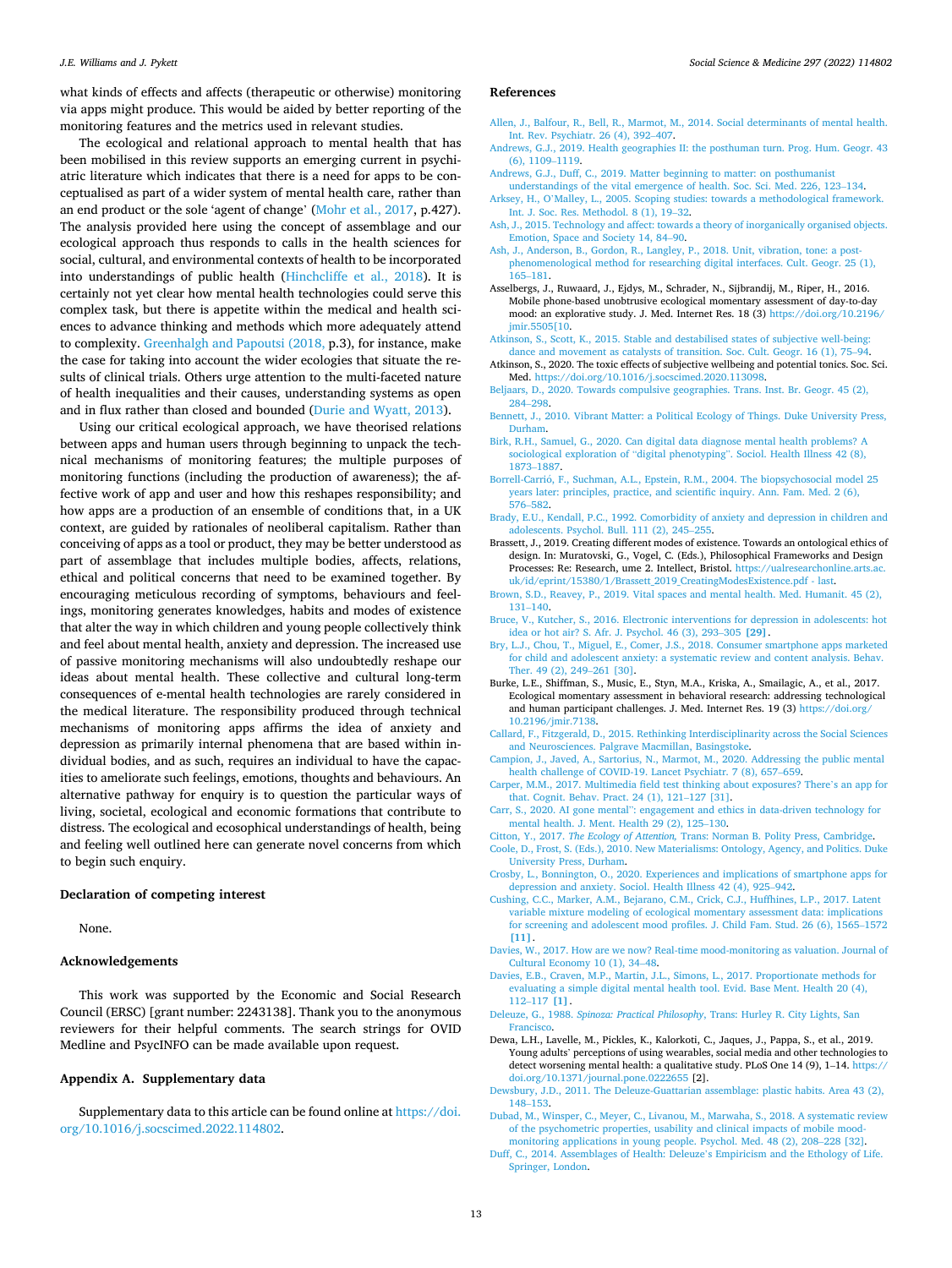#### <span id="page-14-0"></span>*J.E. Williams and J. Pykett*

[Durie, R., Wyatt, K., 2013. Connecting communities and complexity: a case study in](http://refhub.elsevier.com/S0277-9536(22)00108-3/sref35) [creating the conditions for transformational change. Crit. Publ. Health 23 \(2\),](http://refhub.elsevier.com/S0277-9536(22)00108-3/sref35)  174–[187](http://refhub.elsevier.com/S0277-9536(22)00108-3/sref35).

[Elias, A.S., Gill, R., 2018. Beauty surveillance: the digital self-monitoring cultures of](http://refhub.elsevier.com/S0277-9536(22)00108-3/sref36) [neoliberalism. Eur. J. Cult. Stud. 21 \(1\), 59](http://refhub.elsevier.com/S0277-9536(22)00108-3/sref36)–77.

[Firth, J., Torous, J., Nicholas, J., Carney, R., Rosenbaum, S., Sarris, J., 2017a. Can](http://refhub.elsevier.com/S0277-9536(22)00108-3/sref37) [smartphone mental health interventions reduce symptoms of anxiety? A meta](http://refhub.elsevier.com/S0277-9536(22)00108-3/sref37)[analysis of randomized controlled trials. J. Affect. Disord. 218, 15](http://refhub.elsevier.com/S0277-9536(22)00108-3/sref37)–22.

[Firth, J., Torous, J., Nicholas, J., Carney, R., Pratap, A., Rosenbaum, S., et al., 2017b. The](http://refhub.elsevier.com/S0277-9536(22)00108-3/sref38)  [efficacy of smartphone-based mental health interventions for depressive symptoms:](http://refhub.elsevier.com/S0277-9536(22)00108-3/sref38)  [a meta-analysis of randomized controlled trials. World Psychiatr. 16 \(3\), 287](http://refhub.elsevier.com/S0277-9536(22)00108-3/sref38)–298.

[Fullagar, S., Rich, E., Francombe-Webb, J., 2017a. New kinds of \(ab\) normal?: public](http://refhub.elsevier.com/S0277-9536(22)00108-3/sref39)  [pedagogies, affect, and youth mental health in the digital age. Soc. Sci. 6 \(3\), 1](http://refhub.elsevier.com/S0277-9536(22)00108-3/sref39)–12,  $99.$ 

[Fullagar, S., Rich, E., Francombe-Webb, J., Maturo, A., 2017b. Digital ecologies of youth](http://refhub.elsevier.com/S0277-9536(22)00108-3/sref40)  [mental health: apps, therapeutic publics and pedagogy as affective arrangements.](http://refhub.elsevier.com/S0277-9536(22)00108-3/sref40) [Soc. Sci. 6 \(4\), 1](http://refhub.elsevier.com/S0277-9536(22)00108-3/sref40)–14 **[24]**.

Fuller-Tyszkiewicz, M., Richardson, B., Klein, B., Skouteris, H., Christensen, H., Austin, D., et al., 2018. A mobile app–based intervention for depression: end-user and expert usability testing study. JMIR mental health 5 (3). [https://doi.org/](https://doi.org/10.2196/mental.9445) [10.2196/mental.9445](https://doi.org/10.2196/mental.9445) **[3]**.

[Gao, W., Yuan, C., Zou, Y., Lin, H., 2020. Development and pilot testing a self-reported](http://refhub.elsevier.com/S0277-9536(22)00108-3/sref42)  [pediatric PROMIS app for young children aged 5](http://refhub.elsevier.com/S0277-9536(22)00108-3/sref42)–7 years. J. Pediatr. Nurs. 53, 74–83 **[\[4\]](http://refhub.elsevier.com/S0277-9536(22)00108-3/sref42)**.

Garrido, S., Cheers, D., Boydell, K., Nguyen, Q.V., Schubert, E., Dunne, L., et al., 2019a. Young people's response to six smartphone apps for anxiety and depression: focus group study. JMIR mental health 6 (10). <https://doi.org/10.2196/14385> **[5]**.

[Garrido, S., Millington, C., Cheers, D., Boydell, K., Schubert, E., Meade, T., et al., 2019b.](http://refhub.elsevier.com/S0277-9536(22)00108-3/sref44)  What works and what doesn'[t? A systematic review of digital mental health](http://refhub.elsevier.com/S0277-9536(22)00108-3/sref44)  [interventions for depression and anxiety in young people. Front. Psychiatr. 10 \(759\),](http://refhub.elsevier.com/S0277-9536(22)00108-3/sref44)  1–19 **[\[33\]](http://refhub.elsevier.com/S0277-9536(22)00108-3/sref44)**.

Gee, J., 2018. 'Mental Health Statistics in the UK' –. [https://www.childrenssociety.org.](https://www.childrenssociety.org.uk/news-and-blogs/our-blog/mental-health-statistics)  [uk/news-and-blogs/our-blog/mental-health-statistics.](https://www.childrenssociety.org.uk/news-and-blogs/our-blog/mental-health-statistics)

[Genosko, G., 2009. In: Herzogenrath, B. \(Ed.\), Subjectivity and Art in Guattari](http://refhub.elsevier.com/S0277-9536(22)00108-3/sref46)'s *The Three Ecologies*, Deleuze|Guattari & [Ecology. Palgrave Macmillan, New York,](http://refhub.elsevier.com/S0277-9536(22)00108-3/sref46) [pp. 102](http://refhub.elsevier.com/S0277-9536(22)00108-3/sref46)–115.

[Geyer, E.C., Fua, K.C., Daniel, K.E., Chow, P.I., Bonelli, W., Huang, Y., et al., 2018. I did](http://refhub.elsevier.com/S0277-9536(22)00108-3/sref47)  [OK, but did I like it? Using ecological momentary assessment to examine perceptions](http://refhub.elsevier.com/S0277-9536(22)00108-3/sref47)  [of social interactions associated with severity of social anxiety and depression.](http://refhub.elsevier.com/S0277-9536(22)00108-3/sref47)  [Behav. Ther. 49 \(6\), 866](http://refhub.elsevier.com/S0277-9536(22)00108-3/sref47)–880 **[12]**.

[Gindidis, S., Stewart, S., Roodenburg, J., 2019. A systematic scoping review of adolescent](http://refhub.elsevier.com/S0277-9536(22)00108-3/sref48)  [mental health treatment using mobile apps. Advances in Mental Health 17 \(2\),](http://refhub.elsevier.com/S0277-9536(22)00108-3/sref48)  161–177 **[\[34\]](http://refhub.elsevier.com/S0277-9536(22)00108-3/sref48)**.

[Greenhalgh, T., Papoutsi, C., 2018. Studying complexity in health services research:](http://refhub.elsevier.com/S0277-9536(22)00108-3/sref49) [desperately seeking an overdue paradigm shift. BMC Med. 16 \(95\), 1](http://refhub.elsevier.com/S0277-9536(22)00108-3/sref49)–6.

[Greenhalgh, T., Thorne, S., Malterud, K., 2018. Time to challenge the spurious hierarchy](http://refhub.elsevier.com/S0277-9536(22)00108-3/sref50)  [of systematic over narrative reviews? Eur. J. Clin. Invest. 48 \(6\), 1](http://refhub.elsevier.com/S0277-9536(22)00108-3/sref50)–6.

[Grist, R., Porter, J., Stallard, P., 2017. Mental health mobile apps for preadolescents and](http://refhub.elsevier.com/S0277-9536(22)00108-3/sref51)  [adolescents: a systematic review. J. Med. Internet Res. 19 \(5\), 10.2196/jmir.7332](http://refhub.elsevier.com/S0277-9536(22)00108-3/sref51) [\[35\]](http://refhub.elsevier.com/S0277-9536(22)00108-3/sref51).

[Grist, R., Cliffe, B., Denne, M., Croker, A., Stallard, P., 2018. An online survey of young](http://refhub.elsevier.com/S0277-9536(22)00108-3/sref52)  adolescent girls' [use of the internet and smartphone apps for mental health support.](http://refhub.elsevier.com/S0277-9536(22)00108-3/sref52)  [BJPsych open 4 \(4\), 302](http://refhub.elsevier.com/S0277-9536(22)00108-3/sref52)–306 **[6]**.

[Grist, R., Croker, A., Denne, M., Stallard, P., 2019. Technology delivered interventions](http://refhub.elsevier.com/S0277-9536(22)00108-3/sref53)  [for depression and anxiety in children and adolescents: a systematic review and](http://refhub.elsevier.com/S0277-9536(22)00108-3/sref53)  [meta-analysis. Clin. Child Fam. Psychol. Rev. 22 \(2\), 147](http://refhub.elsevier.com/S0277-9536(22)00108-3/sref53)–171.

[Grosz, E., 2017. The Incorporeal: Ontology, Ethics, and the Limits of Materialism.](http://refhub.elsevier.com/S0277-9536(22)00108-3/sref54) [Columbia University Press, New York.](http://refhub.elsevier.com/S0277-9536(22)00108-3/sref54)

[Guattari, F., 1995. Chaosmosis: an Ethico-Aesthetic Paradigm, Trans: Bains P. And](http://refhub.elsevier.com/S0277-9536(22)00108-3/sref55)  [Pefanis J. Indiana University Press, Bloomington and Indianapolis.](http://refhub.elsevier.com/S0277-9536(22)00108-3/sref55)

Guattari, F., 2000. *The Three Ecologies*[, Trans: Pindar I. And Sutton P. The Athlone Press,](http://refhub.elsevier.com/S0277-9536(22)00108-3/sref56)  [London.](http://refhub.elsevier.com/S0277-9536(22)00108-3/sref56)

[Han, B.C., 2017. Psychopolitics: Neoliberalism and New Technologies of Power. Verso](http://refhub.elsevier.com/S0277-9536(22)00108-3/sref57)  [Books, London](http://refhub.elsevier.com/S0277-9536(22)00108-3/sref57).

[Hayles, N.K., 2017. Unthought: the Power of the Cognitive Unconscious. University of](http://refhub.elsevier.com/S0277-9536(22)00108-3/sref58)  [Chicago Press, London.](http://refhub.elsevier.com/S0277-9536(22)00108-3/sref58)

Hetrick, S.E., Robinson, J., Burge, E., Blandon, R., Mobilio, B., Rice, S.M., et al., 2018. Youth codesign of a mobile phone app to facilitate self-monitoring and management of mood symptoms in young people with major depression, suicidal ideation, and self-harm. JMIR mental health 5 (1).<https://doi.org/10.2196/mental.9041>**[7]**.

[Hinchcliffe, S., Jackson, M.A., Wyatt, K., Barlow, A.E., Barreto, M., Clare, L., et al., 2018.](http://refhub.elsevier.com/S0277-9536(22)00108-3/sref60)  [Healthy publics: enabling cultures and environments for health. Palgrave](http://refhub.elsevier.com/S0277-9536(22)00108-3/sref60) [communications 4 \(1\), 1](http://refhub.elsevier.com/S0277-9536(22)00108-3/sref60)–10.

[Hollis, C., Falconer, C.J., Martin, J.L., Whittington, C., Stockton, S., Glazebrook, C., et al.,](http://refhub.elsevier.com/S0277-9536(22)00108-3/sref61)  [2017. Annual Research Review: digital health interventions for children and young](http://refhub.elsevier.com/S0277-9536(22)00108-3/sref61)  people with mental health problems–[a systematic and meta-review. JCPP \(J. Child](http://refhub.elsevier.com/S0277-9536(22)00108-3/sref61)  [Psychol. Psychiatry\) 58 \(4\), 474](http://refhub.elsevier.com/S0277-9536(22)00108-3/sref61)–503 [36].

Hörl, E., 2017. Introduction to general ecology: the ecologization of thinking. In: Hörl, E., [Burton, J. \(Eds.\), General Ecology: the New Ecological Paradigm. Bloomsbury](http://refhub.elsevier.com/S0277-9536(22)00108-3/sref62)  [Academic, London, pp. 1](http://refhub.elsevier.com/S0277-9536(22)00108-3/sref62)–74.

[Hur, J.W., Kim, B., Park, D., Choi, S.W., 2018. A scenario-based cognitive behavioral](http://refhub.elsevier.com/S0277-9536(22)00108-3/sref63)  [therapy mobile app to reduce dysfunctional beliefs in individuals with depression: a](http://refhub.elsevier.com/S0277-9536(22)00108-3/sref63)  [randomized controlled trial. Telemedicine and e-Health 24 \(9\), 710](http://refhub.elsevier.com/S0277-9536(22)00108-3/sref63)–716 **[21]**.

[Kenny, R., Dooley, B., Fitzgerald, A., 2016. Developing mental health mobile apps:](http://refhub.elsevier.com/S0277-9536(22)00108-3/sref64) exploring adolescents' [perspectives. Health Inf. J. 22 \(2\), 265](http://refhub.elsevier.com/S0277-9536(22)00108-3/sref64)–275 **[8]**.

Kirchner, T., Magallón-Neri, E., Ortiz, M.S., Planellas, I., Forns, M., Calderón, C., 2017. Adolescents' [daily perception of internalizing emotional states by means of](http://refhub.elsevier.com/S0277-9536(22)00108-3/sref65) [smartphone-based ecological momentary assessment. Spanish J. Psychol. 20,](http://refhub.elsevier.com/S0277-9536(22)00108-3/sref65) [10.1017/sjp.2017.70 \[13\].](http://refhub.elsevier.com/S0277-9536(22)00108-3/sref65)

Levac, D., Colquhoun, H., O'[Brien, K.K., 2010. Scoping studies: advancing the](http://refhub.elsevier.com/S0277-9536(22)00108-3/sref66) [methodology. Implement. Sci. 5 \(1\), 1](http://refhub.elsevier.com/S0277-9536(22)00108-3/sref66)–9.

Lim, M.H., Rodebaugh, T.L., Eres, R., Long, K., Penn, D.L., Gleeson, J.F., 2019. A pilot digital intervention targeting loneliness in youth mental health. Front. Psychiatr. 10 (604), 1–13. <https://doi.org/10.3389/fpsyt.2019.00604> [15].

[Lindner, P., 2020. Molecular politics, wearables, and the Aretaic shift in biopolitical](http://refhub.elsevier.com/S0277-9536(22)00108-3/sref68) [governance. Theor. Cult. Soc. 37 \(3\), 71](http://refhub.elsevier.com/S0277-9536(22)00108-3/sref68)–96.

Lupton, D., 2014. 'Beyond the Quantified Self: the Reflexive Monitoring Self' -. [https](https://papers.ssrn.com/sol3/papers.cfm?abstract_id=2483549)  [://papers.ssrn.com/sol3/papers.cfm?abstract\\_id](https://papers.ssrn.com/sol3/papers.cfm?abstract_id=2483549)=2483549.

[Lupton, D., 2018. I just want it to be done, done, done!](http://refhub.elsevier.com/S0277-9536(22)00108-3/sref70)" Food tracking apps, affects, and [agential capacities. Multimodal Technologies and Interaction 2 \(29\), 1](http://refhub.elsevier.com/S0277-9536(22)00108-3/sref70)–15.

[Lupton, D., 2020. In: Rohlinger, D., Sobieraj, S. \(Eds.\), The Sociology of Mobile Apps, The](http://refhub.elsevier.com/S0277-9536(22)00108-3/sref71)  [Oxford Handbook of Sociology and Digital Media. New York: Oxford, doi: 10.1093/](http://refhub.elsevier.com/S0277-9536(22)00108-3/sref71)  [oxfordhb/9780197510636.013.15 2020.](http://refhub.elsevier.com/S0277-9536(22)00108-3/sref71)

[Manning, E., 2016. The Minor Gesture. Duke University Press, Durham.](http://refhub.elsevier.com/S0277-9536(22)00108-3/sref72)

Martinez-Martin, N., Kreitmair, K., 2018. Ethical issues for direct-to-consumer digital psychotherapy apps: addressing accountability, data protection, and consent. JMIR mental health 5 (2). <https://doi.org/10.2196/mental.9423>.

[Maslach, C., Stapp, J., Santee, R.T., 1985. Individuation: conceptual analysis and](http://refhub.elsevier.com/S0277-9536(22)00108-3/sref74)  [assessment. J. Pers. Soc. Psychol. 49 \(3\), 729](http://refhub.elsevier.com/S0277-9536(22)00108-3/sref74)–738.

Matthews, M., Doherty, G., 2011. In the mood: engaging teenagers in psychotherapy using mobile phones. In: Proceedings of the SIGCHI Conference on Human Factors in Computing Systems, pp. 2947–2956. <https://doi.org/10.1145/1978942.1979379> [16].

Mental Health Foundation, 2018a. Depression. [https://www.mentalhealth.org.](https://www.mentalhealth.org.uk/a-to-z/d/depression%20-%20last)  [uk/a-to-z/d/depression - last.](https://www.mentalhealth.org.uk/a-to-z/d/depression%20-%20last)

Mental Health Foundation, 2018b. 'Anxiety' – https://www.mentalhealth.org. [uk/a-to-z/a/anxiety - last.](https://www.mentalhealth.org.uk/a-to-z/a/anxiety%20-%20last)

[Mohr, D.C., Weingardt, K.R., Reddy, M., Schueller, S.M., 2017. Three problems with](http://refhub.elsevier.com/S0277-9536(22)00108-3/sref78)  [current digital mental health research... and three things we can do about them.](http://refhub.elsevier.com/S0277-9536(22)00108-3/sref78) [Psychiatr. Serv. 68 \(5\), 427](http://refhub.elsevier.com/S0277-9536(22)00108-3/sref78)–429.

[Panatagama, A.P., Pratama, G.P., Wibawa, D.Y., 2018. SocioEmpathy: a social-sensitivity](http://refhub.elsevier.com/S0277-9536(22)00108-3/sref79)  [application to reduce stress and depression of divorce or domestic violence victims.](http://refhub.elsevier.com/S0277-9536(22)00108-3/sref79)  [In: 2018 6th International Conference on Information and Communication](http://refhub.elsevier.com/S0277-9536(22)00108-3/sref79) [Technology \(ICoICT\), pp. 92](http://refhub.elsevier.com/S0277-9536(22)00108-3/sref79)–97 **[25]**.

Patwardhan, M., Stoll, R., Hamel, D.B., Amresh, A., Gary, K.A., Pina, A., 2015. Designing a mobile application to support the indicated prevention and early intervention of childhood anxiety. In: Proceedings of the Conference on Wireless Health, vol. 8, pp. 1–8. <https://doi.org/10.1145/2811780.2811954>[9].

[Peterson, J., Pearce, P.F., Ferguson, L.A., Langford, C.A., 2017. Understanding scoping](http://refhub.elsevier.com/S0277-9536(22)00108-3/sref81)  [reviews: definition, purpose, and process. Journal of the American Association of](http://refhub.elsevier.com/S0277-9536(22)00108-3/sref81) [Nurse Practitioners 29 \(1\), 12](http://refhub.elsevier.com/S0277-9536(22)00108-3/sref81)–16.

[Pickersgill, M., 2019a. Digitising psychiatry? Sociotechnical expectations, performative](http://refhub.elsevier.com/S0277-9536(22)00108-3/sref82)  [nominalism and biomedical virtue in \(digital\) psychiatric praxis. Sociol. Health](http://refhub.elsevier.com/S0277-9536(22)00108-3/sref82)  [Illness 41, 16](http://refhub.elsevier.com/S0277-9536(22)00108-3/sref82)–30.

[Pickersgill, M., 2019b. Access, accountability, and the proliferation of psychological](http://refhub.elsevier.com/S0277-9536(22)00108-3/sref83) [therapy: on the introduction of the IAPT initiative and the transformation of mental](http://refhub.elsevier.com/S0277-9536(22)00108-3/sref83)  [healthcare. Soc. Stud. Sci. 49 \(4\), 627](http://refhub.elsevier.com/S0277-9536(22)00108-3/sref83)–650.

[Poerio, G.L., Totterdell, P., Miles, E., 2013. Mind-wandering and negative mood: does](http://refhub.elsevier.com/S0277-9536(22)00108-3/sref84)  [one thing really lead to another? Conscious. Cognit. 22 \(4\), 1412](http://refhub.elsevier.com/S0277-9536(22)00108-3/sref84)–1421 **[14]**.

[Punukollu, M., Marques, M., 2019. Use of mobile apps and technologies in child and](http://refhub.elsevier.com/S0277-9536(22)00108-3/sref85) [adolescent mental health: a systematic review. Evid. Base Ment. Health 22 \(4\),](http://refhub.elsevier.com/S0277-9536(22)00108-3/sref85)  161–166 **[\[37\]](http://refhub.elsevier.com/S0277-9536(22)00108-3/sref85)**.

[Pykett, J., Enright, B., 2016. Geographies of brain culture: optimism and optimisation in](http://refhub.elsevier.com/S0277-9536(22)00108-3/sref86) 

[workplace training programmes. Cult. Geogr. 23 \(1\), 51](http://refhub.elsevier.com/S0277-9536(22)00108-3/sref86)–68. [Pykett, J., Cromby, J., 2017. Mapping happiness, managing urban emotions. In:](http://refhub.elsevier.com/S0277-9536(22)00108-3/sref87)  [Higgins, V., Larner, W. \(Eds.\), Assembling Neoliberalism: Expertise, Practices,](http://refhub.elsevier.com/S0277-9536(22)00108-3/sref87)  [Subjects. Palgrave Macmillan, New York City, pp. 195](http://refhub.elsevier.com/S0277-9536(22)00108-3/sref87)–216.

Pykett, J., Chrisinger, B.W., Kyriakou, K., Osborne, T., Resch, B., Stathi, A., et al., 2020. Urban emotion sensing beyond "Affective capture": advancing critical interdisciplinary methods. Int. J. Environ. Res. Publ. Health 17 (23). [https://doi.org/](https://doi.org/10.3390/ijerph17239003)  [10.3390/ijerph17239003](https://doi.org/10.3390/ijerph17239003).

[Reid, S.C., Kauer, S.D., Hearps, S.J., Crooke, A.H., Khor, A.S., Sanci, L.A., et al., 2011.](http://refhub.elsevier.com/S0277-9536(22)00108-3/sref89)  [A mobile phone application for the assessment and management of youth mental](http://refhub.elsevier.com/S0277-9536(22)00108-3/sref89)  [health problems in primary care: a randomised controlled trial. BMC Fam. Pract. 12](http://refhub.elsevier.com/S0277-9536(22)00108-3/sref89)  [\(1\), 1](http://refhub.elsevier.com/S0277-9536(22)00108-3/sref89)–13 **[22]**.

[Reid, S.C., Kauer, S.D., Khor, A.S., Hearps, S.J., Sanci, L.A., Kennedy, A.D., et al., 2012.](http://refhub.elsevier.com/S0277-9536(22)00108-3/sref90)  [Using a mobile phone application in youth mental health: an evaluation study. Aust.](http://refhub.elsevier.com/S0277-9536(22)00108-3/sref90)  [Fam. Physician 41 \(9\), 711](http://refhub.elsevier.com/S0277-9536(22)00108-3/sref90)–714 **[17]**.

[Rose, N., 2019. Our Psychiatric Future. Polity Press, Cambridge](http://refhub.elsevier.com/S0277-9536(22)00108-3/sref91).

[Roy, D., 2018. Molecular Feminisms: Biology, Becomings, and Life in the Lab. University](http://refhub.elsevier.com/S0277-9536(22)00108-3/sref92)  [of Washington Press, Seattle](http://refhub.elsevier.com/S0277-9536(22)00108-3/sref92).

Russell, F., 2020. Better living through algorithms. [http://www.transformationsjournal.](http://www.transformationsjournal.org/wp-content/uploads/2020/05/Trans34_02_russell.pdf)  [org/wp-content/uploads/2020/05/Trans34\\_02\\_russell.pdf](http://www.transformationsjournal.org/wp-content/uploads/2020/05/Trans34_02_russell.pdf).

[Seko, Y., Kidd, S., Wiljer, D., McKenzie, K., 2014. Youth mental health interventions via](http://refhub.elsevier.com/S0277-9536(22)00108-3/sref94)  [mobile phones: a scoping review. Cyberpsychol., Behav. Soc. Netw. 17 \(9\), 591](http://refhub.elsevier.com/S0277-9536(22)00108-3/sref94)–602 **[\[38\]](http://refhub.elsevier.com/S0277-9536(22)00108-3/sref94)**.

[Sequeira, L., Battaglia, M., Perrotta, S., Merikangas, K., Strauss, J., 2019. Digital](http://refhub.elsevier.com/S0277-9536(22)00108-3/sref95) [phenotyping with mobile and wearable devices: advanced symptom measurement in](http://refhub.elsevier.com/S0277-9536(22)00108-3/sref95)  [child and adolescent depression. J. Am. Acad. Child Adolesc. Psychiatry 58 \(9\),](http://refhub.elsevier.com/S0277-9536(22)00108-3/sref95)  841–845 **[\[27\]](http://refhub.elsevier.com/S0277-9536(22)00108-3/sref95)**.